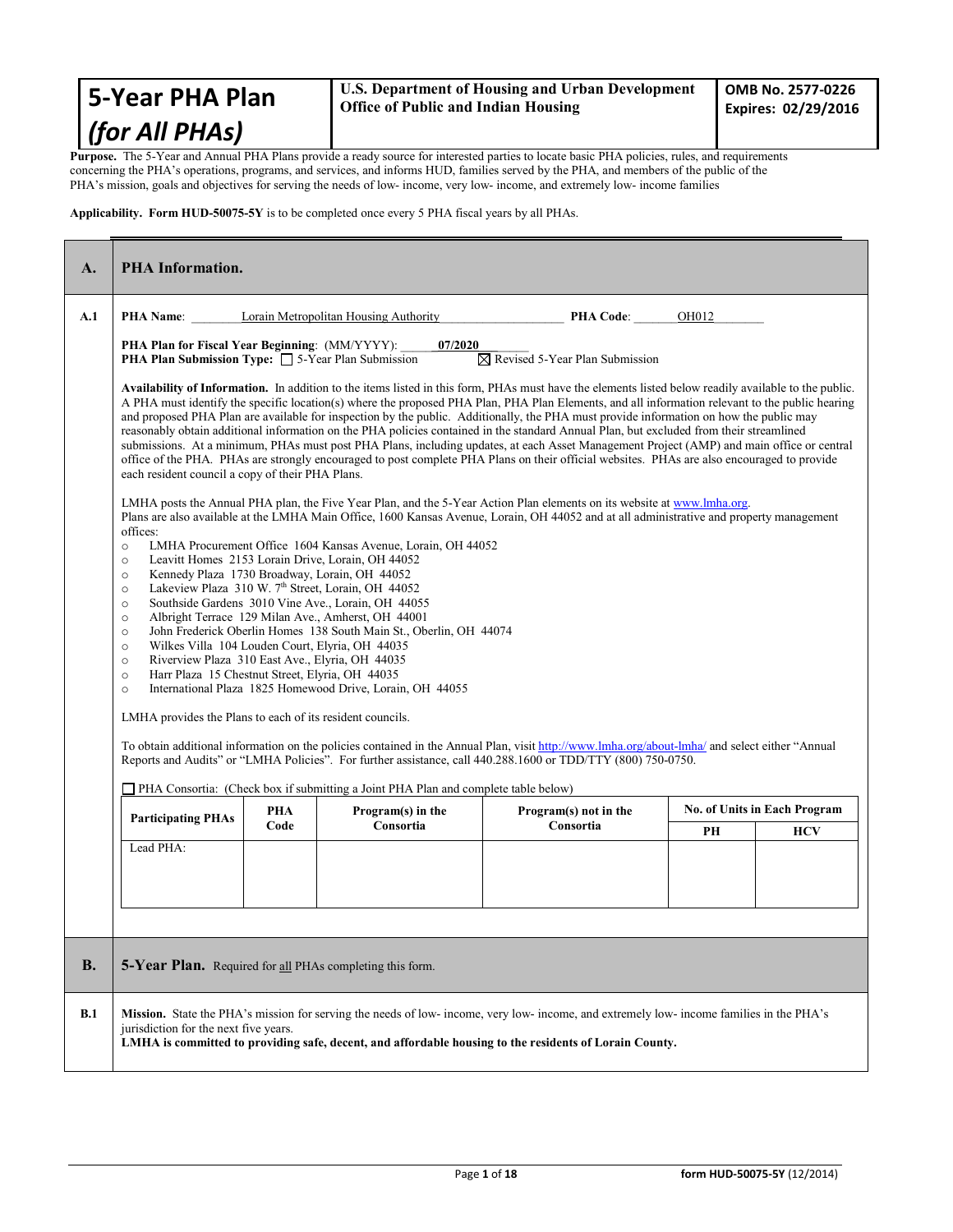**B.2 Goals and Objectives.** Identify the PHA's quantifiable goals and objectives that will enable the PHA to serve the needs of low- income, very lowincome, and extremely low- income families for the next five years.

### **LORAIN METROPOLITAN HOUSING AUTHORITY'S GOALS AND OBJECTIVES**

### **Goal #1: Expand the supply of affordable housing**

- Apply for additional vouchers if funds are available and the criteria for the funding can be met
- Strive to maintain or improve upon occupancy rates in public housing and multifamily units
- Leverage private or other public funds to create additional housing opportunities
- Expand the supply of affordable housing in nontraditional areas by deconcentrating vouchers within areas of poverty and encouraging movement to neighborhoods of opportunity
- Continue collaboration with Lorain County in implementation of Tenant Based Rental Assistance (TBRA)
- Work with the cities of Lorain and Elyria to establish a Tenant Based Rental Assistance (TBRA) program
- LMHA intends to operate a project-based voucher program and work with community partners to identify specific target populations to be served through project-based vouchers. The agency will issue RFPs in the coming year to utilize up to 300 vouchers. LMHA may also consider applications outside the RFP process consistent with the LMHA Administrative Plan. Selected projects will comply with the goal of expanding the supply of affordable housing and promoting deconcentration of poverty and generally provide increased housing and economic opportunities
- LMHA may issue project based vouchers to developer(s) who assist homeless persons or who have one or more disabling conditions that complicate their ability to find and maintain housing, and for Permanent Supportive Housing.
- LMHA will solicit for consultant(s) to assist the Housing Authority in researching the possible courses of action and making recommendations for redeveloping two of its public housing properties, Wilkes Villa and Southside Gardens. LMHA also intends to solicit for architects or urban planners to revise its Master Plans for the properties.
- LMHA may submit an application for a Choice Neighborhoods Planning Grant for redevelopment planning for Southside Gardens (OH012-13 and OH012-14) for approximately 105 units and/or Wilkes Villa (OH12-03) for 150 units in future fiscal years.
- LMHA will consider other funding sources for the purposes of redevelopment, such as Mixed Finance Modernization or Development, Capital Fund Financing Program, Choice Neighborhood Planning and Implementation Grants, Conversion of Public Housing to Project-Based Assistance under RAD, HOME, Low Income Housing Tax Credits, Emergency Safety and Security Grants, etc.

## **Goal #2: Improve the quality of affordable housing**

- Renovate and modernize public housing interiors, exteriors, common areas, sites/grounds and building systems utilizing Capital Funds and Operating Reserves, when possible
- Redevelop properties which are functionally obsolete, which may include demolition or disposition of units, and examine both private and public funding options for redevelopment
- Implement universal design and visitability features during capital projects
- Strive to achieve and maintain High Performer status under PHAS and SEMAP
- LMHA strives to maintain all public housing properties in REAC-ready condition and maintain scores in the 90s
- Continue to strictly enforce HQS for landlords and restrict participation of landlords who are consistently in noncompliance with HQS
- Transfer to AMPs the vacant properties owned by LMHA, for use as green space, parking lots, common areas or residential new construction (Acquisition Proposals have been submitted to HUD for review.)
- As per the 2013 Master Plans, pursue construction of prototype townhouses at Wilkes Villa to demonstrate the design features and qualities of the units in future redevelopment of the properties
- In Calendar Year 2020, procure the services of an Architectural and Engineering firm to design the prototype at Wilkes Villa
- In Fiscal Year 2021, LMHA may submit Demolition/Disposition Proposals to HUD's Special Application Center (SAC) for the redevelopment of Southside Gardens and Wilkes Villa to implement the Master Plans. This is one of the first steps towards redevelopment.
- In calendar year 2020, issue a Request for Qualifications (RFQ) for architectural and engineering (A/E) firms to provide Indefinite Delivery/Indefinite Quantity (IDIQ) services for Capital Fund Program projects and other needs, such as emergency repairs due to fire, flood, etc.
- LMHA has tentatively determined that up to 300 vouchers could be project-based in the Plan year for PHA-owned units. The project based vouchers would be used to convert two existing public housing developments to project based section 8 to preserve affordable housing in the Cities of Lorain and Elyria. Southside Gardens in Lorain and Wilkes Villa in Elyria are two public housing developments which have become functionally obsolete. It has been determined the properties exceed HUD thresholds for rehabilitation and need to be replaced.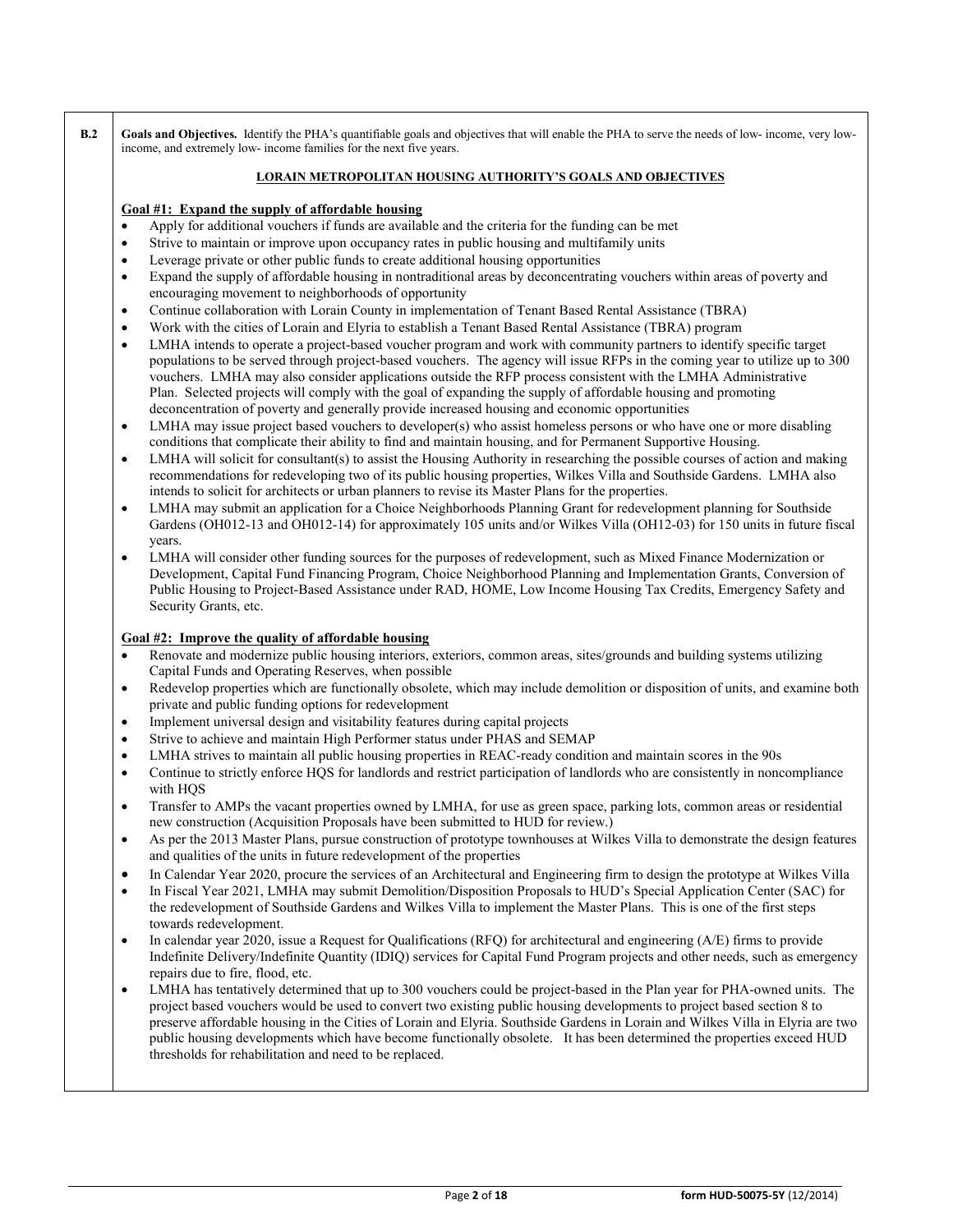# **Goal #2, Improve the quality of affordable housing, continued**

**B.2**

- LMHA may apply for Low Income Housing Tax Credit funding to preserve affordable housing.
- The public housing properties with greatest need of redevelopment are Southside Gardens in Lorain and Wilkes Villa in Elyria. Because of the challenges in financing the demolition and reconstruction of functionally obsolete properties, LMHA is considering all possible avenues to finance the projects. Therefore, LMHA is considering applying for the Rental Assistance Demonstration (RAD) program to assist in funding these projects.
- LMHA will consider other funding sources for the purposes of redevelopment and modernization, such as Mixed Finance Modernization or Development, Capital fund Financing Program, Choice Neighborhood Planning and Implementation Grants, Conversion of Public Housing to Project-Based Assistance under RAD, HOME, Low Income Housing Tax Credits, Emergency Safety and Security Grants, etc.

## **Goal #3: Enhance the provision of services to residents, applicants, and the public**

- Continue employee training programs and education to improve the customer service experience, to increase knowledge of HUD regulations and programs, to enhance the provision of maintenance and repairs, and to ensure Fair Housing compliance
- Improve the management of public housing properties by continual staff training
- Increase participation in resident councils in family sites through more outreach and facilitation
- Consider collaborations with providers of on-site mental health services/addiction services for residents
- Evaluate customer satisfaction survey techniques to extract opinions of those least likely to respond
- Promote the use of on-site computer kiosks at LMHA properties within HUD restrictions to decrease the digital divide of the various socioeconomic populations served by LMHA
- Expand the use of social media and electronic communications to applicants, residents, participants and the public
- Translate more documents, forms, and letters into Spanish

### **Goal #4: Increase the supply of accessible housing**

- Construct one accessible 1-bedroom unit in the 4-unit townhouse prototype at Wilkes Villa
- Retrofit units with desired accessible features for residents who request accommodations
- Implement universal design and visitability features during capital improvement projects and new construction
- Create accessible units during capital improvement and redevelopment projects

# **Goal #5: Promote self-sufficiency, asset development and homeownership**

- Through effective implementation of Family Self Sufficiency and Home Ownership programs, utilization of resources in the Resident Services Department, and collaboration with other agencies throughout Lorain County, empower and equip families to improve their quality of life, achieve economic stability, and reduce their need for government assistance
- Expand marketing strategies of the HCV Home Ownership Program and HCVP/PH Family Self Sufficiency programs with a focus on target marketing; conduct analysis to ensure effectiveness of the marketing campaign
- Establish job creation goals for LMHA residents to increase employment
- Connect residents to services in the community with expanded resident services collaborations and marketing
- Using the Service Coordinator grant, increase the number of cases for residents in need, expand resident training
- Improve outreach to residents regarding the Section 3 program
- Research development of a literacy program for residents who cannot read
- Increase attendance at Resident Services outreach events and presentations
- Increase training to better serve LMHA residents and the community
- Increase awareness of LMHA outreach efforts towards the staff, residents, and the community
- Close out 20% of Resident Service Coordinator's open cases from 2019 as a result of an increase in tenant income
- Increase case load of residents served by Resident Service Coordinator by 10%
- Maintain a combined minimum of 100 participants on the Public Housing and HCVP Family Self-Sufficiency Programs
- Increase employment rates and educational opportunities for FSS participants
- Increase the number of FSS participants who establish escrow accounts and successfully graduate from the program
- Increase or maintain home closings on Housing Choice Voucher Home Ownership Option Program to maintain the goal of seven (7) new homeowners in every calendar year
- Maintain quality training in HUD Approved Pre-Purchase Housing Counseling
- Increase resident participation and meeting attendance on Resident Councils
- Increase RAW volunteers program wide by 10%
- LMHA is in the process of acquiring computers and establishing computer labs at 3 developments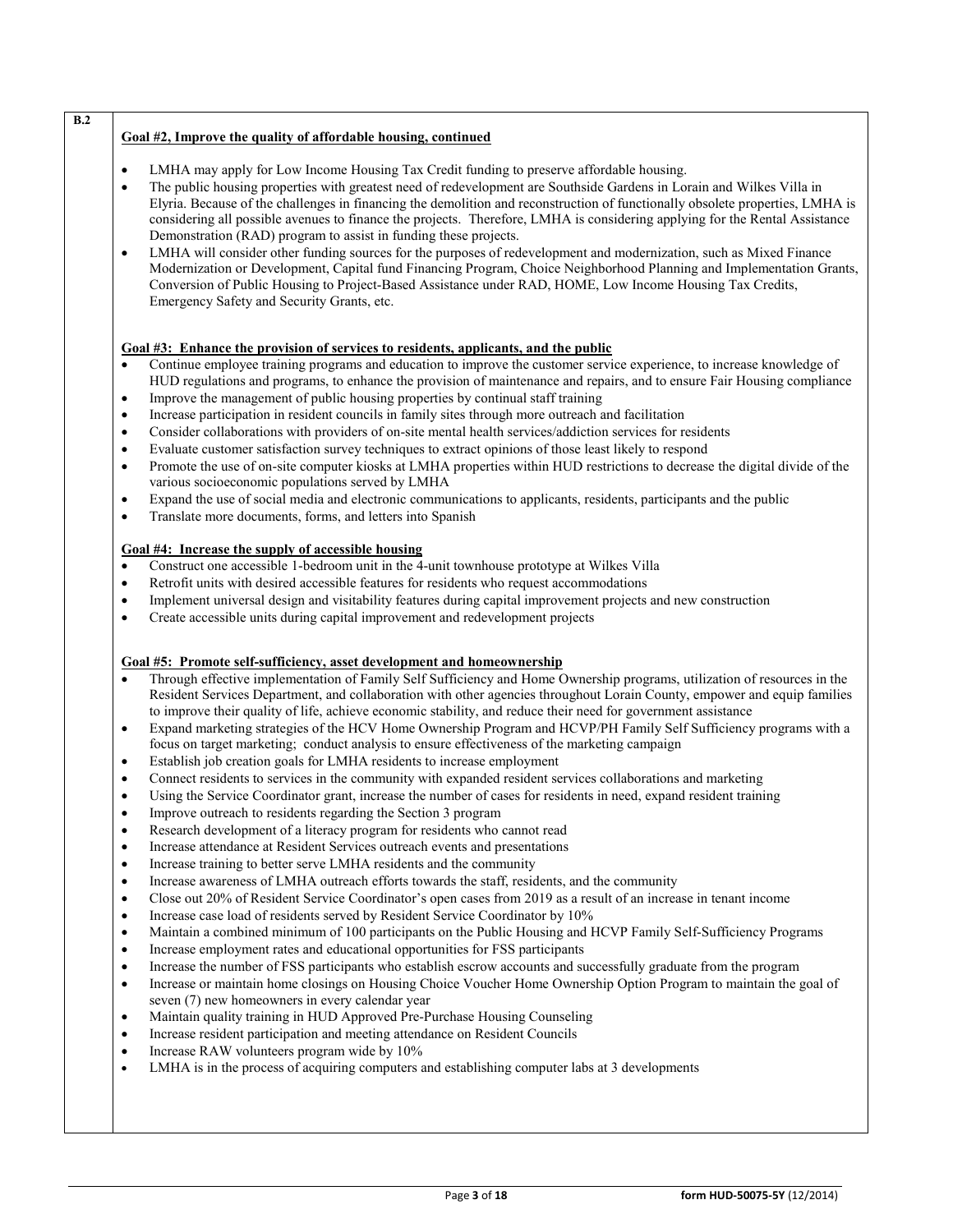| B.2       |                                                                                                                                                                                                                                                                           |
|-----------|---------------------------------------------------------------------------------------------------------------------------------------------------------------------------------------------------------------------------------------------------------------------------|
|           | Goal #6: Promote and market LMHA's owned and managed affordable housing in Lorain County, not only                                                                                                                                                                        |
|           | Public Housing and Multifamily properties, but also the HCVP                                                                                                                                                                                                              |
| $\bullet$ | Advertise through a variety of diverse daily and monthly publications and media, such as traditional newspapers, radio<br>advertisements, ethnic publications, transit buses, online, cable TV and coupon programs to ensure residents of Lorain County                   |
|           | are aware of the availability of affordable housing without discrimination                                                                                                                                                                                                |
| $\bullet$ | Expand marketing efforts of LMHA programs a social service agencies, collaborative partners, retail stores, festival, & fairs                                                                                                                                             |
| $\bullet$ | Encourage and increase the use of social media outlets (Facebook, Twitter, E-mail blasts) and continue to update LMHA's                                                                                                                                                   |
|           | website to better communicate agency news and events to residents and the community                                                                                                                                                                                       |
| $\bullet$ | When there are excessive vacancies, provide incentives for leasing, such as reduced security deposits, first full month's rent<br>free, and resident referral bonuses                                                                                                     |
| $\bullet$ | Continue expansion of collaborations with other agencies to broaden the availability of information regarding LMHA's<br>affordable housing                                                                                                                                |
| ٠         | Improve online search engine results for LMHA                                                                                                                                                                                                                             |
| $\bullet$ | Conduct market studies to understand the housing needs of Lorain County to adjust the focus of advertising                                                                                                                                                                |
| $\bullet$ | Eliminate the stigma historically placed upon affordable housing                                                                                                                                                                                                          |
| $\bullet$ | Encourage residents to take pride in their homes and the property and to participate in elimination of the stigma                                                                                                                                                         |
| $\bullet$ | Modernize the LMHA Mission Statement to better reflect current operations and future undertakings                                                                                                                                                                         |
| $\bullet$ | Continue to collaborate with the Administrations of the cities of Lorain, Elyria, Oberlin and Amherst and with the Lorain<br>County Commissioners to ensure consistency of LMHA's goals with their respective consolidated plans                                          |
|           | Goal #7: Enhance the safety of the living environment for public housing residents                                                                                                                                                                                        |
| $\bullet$ | Continue to provide protective services at various properties as funds are available                                                                                                                                                                                      |
| $\bullet$ | Continue to provide above baseline police protection services at public housing properties as funds are available                                                                                                                                                         |
| $\bullet$ | Install improved camera observation systems at various properties where necessary                                                                                                                                                                                         |
| $\bullet$ | Continue using a police officer K-9 Drug Dog for random patrols at LMHA-owned and managed properties                                                                                                                                                                      |
| $\bullet$ | Train high rise management staff and receptionists to implement improved building access controls                                                                                                                                                                         |
| $\bullet$ | Continue to encourage residents to report suspicious or criminal activity observed at their properties                                                                                                                                                                    |
| $\bullet$ | Implement alternative methods of reporting criminal or suspicious activity, such as text messaging, emailing, voicemail, or<br>online reporting capabilities                                                                                                              |
| $\bullet$ | Provide updated training sessions to high rise residents to educate them in how to respond in case of emergencies such as fire<br>alarms, long-term loss of power, and natural disasters, and to advise of best practices to keep themselves and others safe              |
| $\bullet$ | In calendar year 2019, LMHA applied for the ESSG for Riverview Plaza. Although the application was deemed complete and<br>acceptable, it was not selected in the lottery. Because the need persists, LMHA moved forward with the project utilizing 2018<br>Capital Funds. |
| $\bullet$ | In calendar year 2020, LMHA will apply for the ESSG for Kennedy Plaza, Leavitt Homes, Westview Terrace, and Westgate                                                                                                                                                      |
| $\bullet$ | Apartments. If LMHA is not successful, it will move forward with these projects using 2019 Capital Funds.<br>Consider methods to reduce false fire alarms in high rises                                                                                                   |
|           | <b>Goal #8: Explore and Implement Green Initiatives</b>                                                                                                                                                                                                                   |
| $\bullet$ | LMHA intends to incorporate green initiatives in its Capital Fund projects to the extent economically feasible                                                                                                                                                            |
| $\bullet$ | Implement economically feasible recommendations from the 2013 Energy Audit                                                                                                                                                                                                |
| ٠         | Reduce the amount of paper consumed through use of TenDocs digital files and Hyland Software's Onbase system                                                                                                                                                              |
| ٠         | Continue the implementation of electronic files and a paperless initiative in procurement and Human Resources                                                                                                                                                             |
| $\bullet$ | Increase productivity and efficiency through utilization of technology                                                                                                                                                                                                    |
| ٠         | Purchase only Energy Star appliances                                                                                                                                                                                                                                      |
| $\bullet$ | Continue to install LED fixtures throughout the Authority                                                                                                                                                                                                                 |
| ٠         | Utilize low/no-VOC paints and sealants                                                                                                                                                                                                                                    |
| ٠         | Improve insulation of building envelopes whenever the structures are opened for repair or renovations                                                                                                                                                                     |
| ٠         | During redevelopment or in renovation projects, consider using Energy Star Roofing on a minimum of 75% of the property                                                                                                                                                    |
| ٠         | Plan new varieties of trees in key locations to provide shade and retain water                                                                                                                                                                                            |
| ٠         | Utilize bio-retention and rain water filtration systems                                                                                                                                                                                                                   |
| ٠         | Where practical, utilize water permeable materials for paved areas                                                                                                                                                                                                        |
| ٠         | Digitize drawings and specifications for all properties and consolidate into electronic folders                                                                                                                                                                           |
|           |                                                                                                                                                                                                                                                                           |
|           |                                                                                                                                                                                                                                                                           |
|           |                                                                                                                                                                                                                                                                           |
|           |                                                                                                                                                                                                                                                                           |
|           |                                                                                                                                                                                                                                                                           |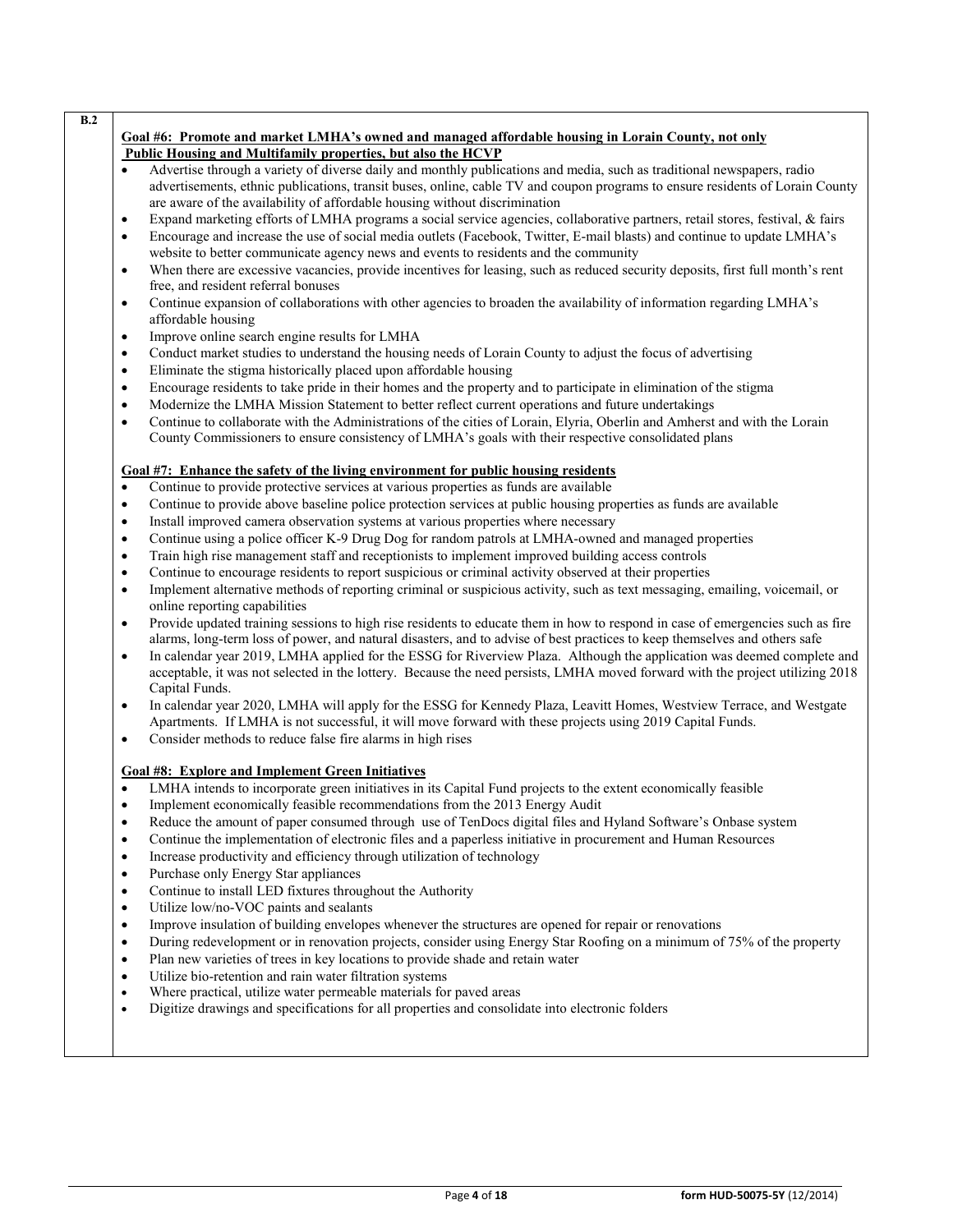| B.2 | Goal #9: Ensure Equal Opportunity and Affirmatively Further Fair Housing                                                                                                                                                                                                                                                                                               |
|-----|------------------------------------------------------------------------------------------------------------------------------------------------------------------------------------------------------------------------------------------------------------------------------------------------------------------------------------------------------------------------|
|     | Undertake affirmative measures to ensure that fair and equal housing opportunities are granted to all persons, in all housing                                                                                                                                                                                                                                          |
|     | opportunities and development activities funded by the United States Department of Housing and Urban Development                                                                                                                                                                                                                                                       |
|     | (HUD), regardless of race, color, religion, gender, marital status, familial status as defined in Section 4112.01 of the Ohio                                                                                                                                                                                                                                          |
|     | Revised Code, national origin, ancestry, military status as defined in that section, or disability as defined in that section                                                                                                                                                                                                                                          |
|     | Continue random Fair Housing testing utilizing third party Fair Housing Testers or "mystery shoppers"<br>$\bullet$                                                                                                                                                                                                                                                     |
|     | Conduct Fair Housing Training tailored to specific personnel, such as maintenance staff, receptionists, management,<br>$\bullet$                                                                                                                                                                                                                                       |
|     | inspectors, case workers, etc.                                                                                                                                                                                                                                                                                                                                         |
|     | Continue annual Fair Housing training of all employees<br>$\bullet$                                                                                                                                                                                                                                                                                                    |
|     | Consult with Fair Housing advocacy consultants on the results of the analysis of impediments and ascertain how LMHA can<br>$\bullet$<br>play a role in the resolution process                                                                                                                                                                                          |
|     | Expand training for staff to include cultural sensitivity and social issue awareness (People with disabilities, LGBT, domestic<br>$\bullet$<br>violence, mental health, human trafficking)                                                                                                                                                                             |
|     | Assist local jurisdictions and the County by providing statistics, information and comments as they conduct their respective<br>$\bullet$<br>Analysis of Impediments (AI)                                                                                                                                                                                              |
|     | After new AI's are published, review with the respective jurisdiction the impediments which LMHA is able to address<br>$\bullet$                                                                                                                                                                                                                                       |
|     | Engage with local jurisdictions in the development of the Affirmatively Furthering Fair Housing (AFFH) policy for Lorain<br>$\bullet$                                                                                                                                                                                                                                  |
|     | County                                                                                                                                                                                                                                                                                                                                                                 |
|     | Conduct annual training in Reasonable Accommodations for the Reasonable Accommodations Review Committee members<br>$\bullet$                                                                                                                                                                                                                                           |
|     | Goal #10: Promote deconcentration                                                                                                                                                                                                                                                                                                                                      |
|     | Promote deconcentration of areas outside traditional HCVP voucher areas<br>$\bullet$                                                                                                                                                                                                                                                                                   |
|     | During orientations, promote benefits of living in areas of Lorain County outside of the areas of high poverty by highlighting<br>$\bullet$                                                                                                                                                                                                                            |
|     | housing opportunities, services, employment opportunities and amenities                                                                                                                                                                                                                                                                                                |
|     | Increase affordable housing choices by assessing low poverty areas and modifying voucher payment standards<br>$\bullet$                                                                                                                                                                                                                                                |
|     | Support portability by allowing families the opportunity to move outside of areas of poverty<br>$\bullet$                                                                                                                                                                                                                                                              |
|     | Encourage the use of www.gosection8.com where families may seek housing via the internet<br>$\bullet$                                                                                                                                                                                                                                                                  |
|     | Promote community marketing by encouraging landlords to post available rental units in the LMHA lobby<br>$\bullet$                                                                                                                                                                                                                                                     |
|     | Meet with landlord organizations to encourage participation in the HCVP in all areas of Lorain County<br>$\bullet$                                                                                                                                                                                                                                                     |
|     | Collaborate with Ohio Means Jobs Lorain County, Horizon Day Care, Faith House, and Lorain County Transit to continue<br>$\bullet$                                                                                                                                                                                                                                      |
|     | focusing on ELI and zero income public housing families to identify skill sets in need of improvement, to assist in obtaining                                                                                                                                                                                                                                          |
|     | GED, vocational training, etc. with the goal of enhancing employability                                                                                                                                                                                                                                                                                                |
|     | Evaluate methods to promote Public Housing deconcentration and income mixing in developments with average family<br>$\bullet$<br>incomes outside the upper or lower Established Income Range (EIR) as defined in 24 CFR 903.2(c)(1)(iii) (e.g., bringing<br>higher income public housing households into lower income public housing developments)                     |
|     | LMHA may also target investment and capital improvements toward developments with an average income below the EIR to<br>$\bullet$<br>encourage applicant families whose income is above the Established Income Range (EIR) to accept units in those<br>developments.                                                                                                   |
|     | For properties with average incomes below EIR, LMHA has chosen a strategy of working with current households to raise<br>$\bullet$<br>their incomes rather than adjusting admissions policies or criteria. LMHA will target the properties with high percentages of<br>zero-income households and which have an average household income below 85% of the PHA average. |
|     | Through LMHA's FSS Program, as well as through collaborations with other agencies in Lorain County, raise average annual<br>$\bullet$<br>income of families in public housing properties in which the average household income is below 85% of EIR                                                                                                                     |
|     | LMHA intends to operate a project-based voucher program and work with community partners to identify specific target<br>$\bullet$<br>populations to be served through project-based vouchers. The agency will issue RFPs in the coming year to utilize up to 300                                                                                                       |
|     | vouchers. LMHA may also consider applications outside the RFP process consistent with the LMHA Administrative                                                                                                                                                                                                                                                          |
|     | Plan. Selected projects will comply with the goal of expanding the supply of affordable housing and promoting                                                                                                                                                                                                                                                          |
|     | deconcentration of poverty and generally provide increased housing and economic opportunities. In addition, LMHA has                                                                                                                                                                                                                                                   |
|     | tentatively determined that up to 300 vouchers could be project-based in the Plan year for PHA-owned units.                                                                                                                                                                                                                                                            |
|     |                                                                                                                                                                                                                                                                                                                                                                        |
|     |                                                                                                                                                                                                                                                                                                                                                                        |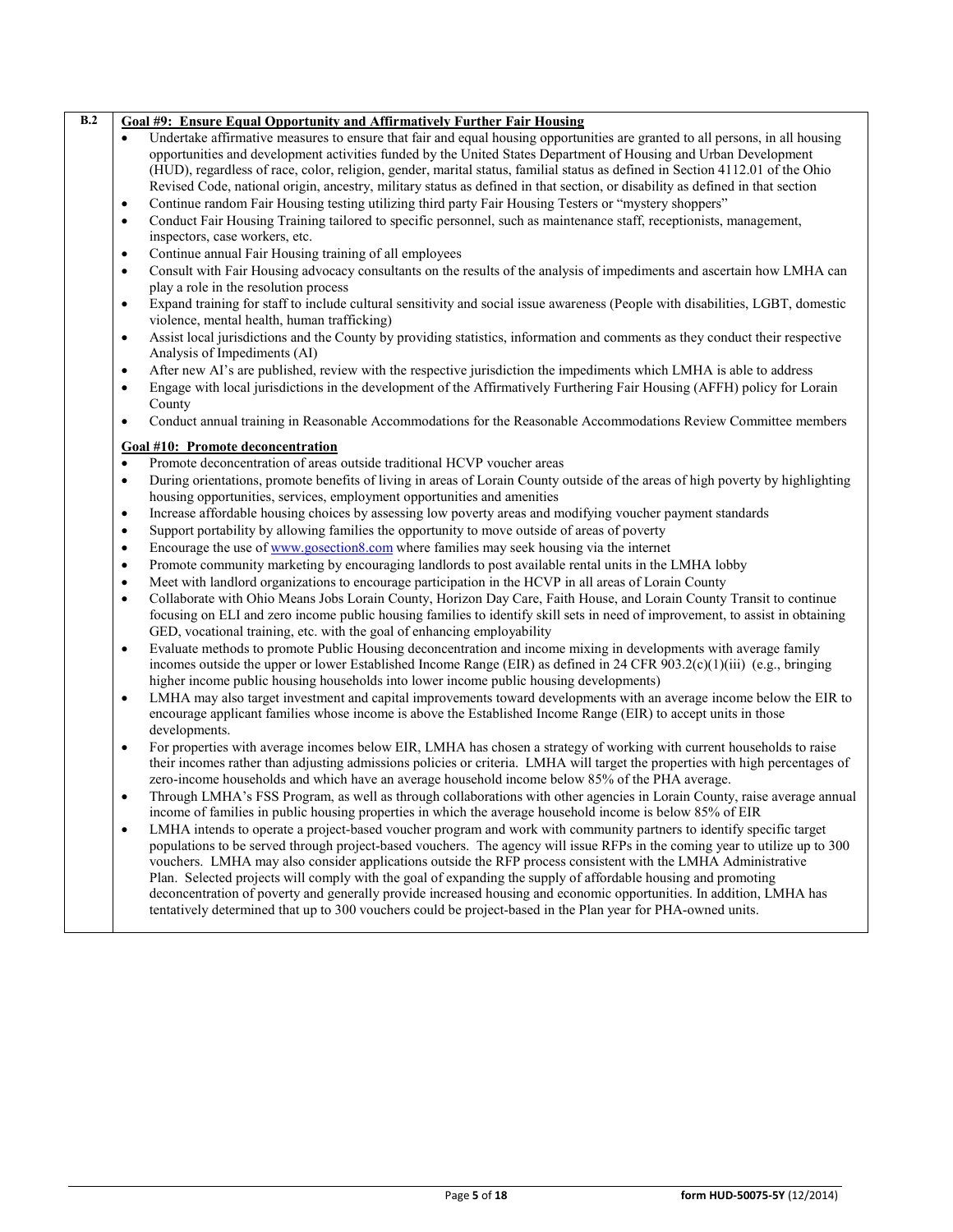|           | <b>Progress Report.</b> Include a report on the progress the PHA has made in meeting the goals and objectives described in the previous 5-Year Plan.                                                                                                |
|-----------|-----------------------------------------------------------------------------------------------------------------------------------------------------------------------------------------------------------------------------------------------------|
|           | <b>LORAIN METROPOLITAN HOUSING AUTHORITY'S PROGRESS REPORT</b>                                                                                                                                                                                      |
|           | <u>Progress Report on Goal #1: Expand the supply of affordable housing</u>                                                                                                                                                                          |
| $\bullet$ | LMHA's total voucher count reached 3129                                                                                                                                                                                                             |
| $\bullet$ | LMHA now has a total of 117 VASH Vouchers                                                                                                                                                                                                           |
| $\bullet$ | LMHA has 175 vouchers for persons who are non-elderly disabled (NED)                                                                                                                                                                                |
| $\bullet$ | LMHA partnered with Lorain County for funding for Tenant Based Rental Assistance (TBRA) funds to assist HCVP<br>applicants with security deposits, first month's rent and/or utility deposits in areas outside of Lorain, Elyria and N. Ridgeville. |
|           | In 2019, \$12,070 was disbursed to assist nearly 60 families; in 2016, \$16,398; in 2017, \$1,645; in 2018, \$9,210.                                                                                                                                |
| $\bullet$ | Promoted communities throughout Lorain County to encourage deconcentration of low-income housing from traditional areas<br>of poverty                                                                                                               |
|           | <u>Progress Report on Goal #2: Improve the quality of affordable housing</u>                                                                                                                                                                        |
| $\bullet$ | LMHA successfully completed more than \$1,291,480 of capital improvements in various properties in calendar year 2019. In                                                                                                                           |
|           | calendar year 2017, LMHA invested \$2,647,993 in capital improvement projects agency wide. In 2018, \$862,014. These projects                                                                                                                       |
|           | improved the quality of the units, common areas, building systems, building exteriors, and property/sites.                                                                                                                                          |
| $\bullet$ | LMHA continues to be a High Performer under SEMAP by earning a 96% SEMAP score for period ending 6/30/19 and 93%<br>for period ending $6/30/18$                                                                                                     |
| $\bullet$ | LMHA is a High Performer under the Public Housing Assessment System (PHAS) with a score of 96 for period ending                                                                                                                                     |
|           | 6/30/2018 and 95 for period ending 6/30/2017                                                                                                                                                                                                        |
| $\bullet$ | LMHA strives to maintain all public housing properties in REAC-ready condition and has achieved scores in the 90s at<br>several AMPs                                                                                                                |
| $\bullet$ | LMHA submitted to HUD acquisition proposals to transfer to AMPs vacant property, which is owned by LMHA, for use as                                                                                                                                 |
|           | green space, parking lots, common areas or residential new construction                                                                                                                                                                             |
| ٠         | Smoke free housing policy was implemented at all LMHA owned and managed properties by May 1, 2018                                                                                                                                                   |
| $\bullet$ | In 2013, LMHA completed Master Plans for the redevelopment of Southside Gardens and Wilkes Villa. LMHA submitted<br>redevelopment proposals to HUD for the construction of prototype units at both properties.                                      |
| $\bullet$ | Phase I of the Wilkes Villa redevelopment began with the renovation of the former management office into a medical center<br>which was completed in December 2014. The new management building was completed in 2015.                               |
| $\bullet$ | Phase I of the Southside Gardens redevelopment began with the construction of the 3-unit townhouse prototype in late 2016.                                                                                                                          |
| $\bullet$ | LMHA invested over \$1 million in interior renovations at Southside Gardens using Capital Funds                                                                                                                                                     |
| $\bullet$ | Technological capacities in residential buildings were enhanced thru the provision of computer labs and internet access for<br>residents in 7 LMHA properties                                                                                       |
|           | Progress Report on Goal #3: Enhance the provision of services to residents, applicants, and the public                                                                                                                                              |
| $\bullet$ | Training of employees is an essential element to ensure compliance to regulations, consistency in the provision of services,                                                                                                                        |
|           | and improvement in the quality of program management. Among the 105 employees, more than 80 training programs were                                                                                                                                  |
|           | provided via HTVN, STAR 12, webinars, and/or in-person trainings, including:                                                                                                                                                                        |
|           | <b>AASC Service Coordinator Conference</b>                                                                                                                                                                                                          |
|           | ADA Conference<br>$\bullet$                                                                                                                                                                                                                         |
|           | Addiction & OD Response Projects<br>Addressing Poor Hygiene<br>٠                                                                                                                                                                                    |
|           | Advanced Safety for Public Employers                                                                                                                                                                                                                |
|           | <b>ASIST Suicide Prevention</b>                                                                                                                                                                                                                     |
|           | Assertiveness Skills for Front Desk Workers                                                                                                                                                                                                         |
|           | Assisted Housing Management Certification<br>٠                                                                                                                                                                                                      |
|           | Avoiding and Defending Discrimination Complaints                                                                                                                                                                                                    |
|           | Avoiding Foreclosure Webinar<br>٠<br><b>Backflow Prevention Refresher</b>                                                                                                                                                                           |
|           | Becoming a People Person - Dale Carnegie<br>٠                                                                                                                                                                                                       |
|           | Blended Occupancy Specialist Certification                                                                                                                                                                                                          |
|           | Building better team communication - Training DVD<br>٠                                                                                                                                                                                              |
|           | <b>Business Grammar</b><br>٠                                                                                                                                                                                                                        |
|           | Certified Manager of Maintenance                                                                                                                                                                                                                    |
|           | Certified Records Training                                                                                                                                                                                                                          |
|           | Child Hunger Summit<br>٠                                                                                                                                                                                                                            |
|           | Cleveland Accounting Show<br>٠                                                                                                                                                                                                                      |
|           | COHHIO Conference<br>٠<br>Community Action Poverty Simulation<br>٠                                                                                                                                                                                  |
|           | <b>Conflict Management Skills</b>                                                                                                                                                                                                                   |
|           | Conflict of Interest                                                                                                                                                                                                                                |
|           | Coordination of Property Management and Supportive Services                                                                                                                                                                                         |
|           | <b>Customer Service</b><br>٠                                                                                                                                                                                                                        |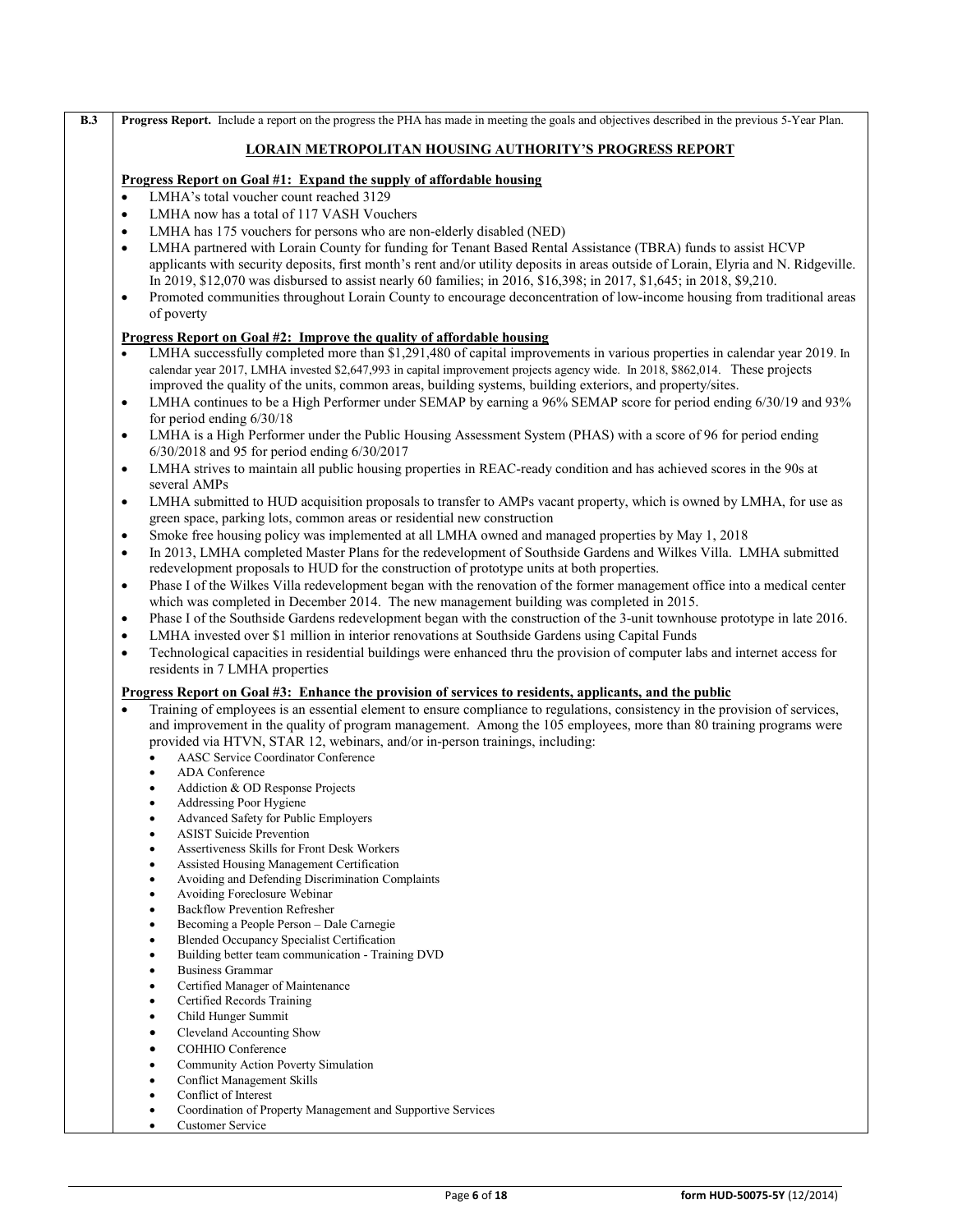| B.3 | <u>Progress Report on Goal #3: Enhance the provision of services to residents, applicants, and the public</u> |
|-----|---------------------------------------------------------------------------------------------------------------|
|     | <b>Training, Continued</b>                                                                                    |
|     | <b>CPIM Training</b><br>٠                                                                                     |
|     | CSH Housing Institute<br>٠                                                                                    |
|     | CY 2017 Subsidy Calculation Boot Camp<br>$\bullet$                                                            |
|     | Diversity Inclusion Conference<br>٠                                                                           |
|     | Domestic Violence Community Impact<br>$\bullet$                                                               |
|     | Drug Free Safety Program<br>$\bullet$                                                                         |
|     | Expungement Info Session<br>$\bullet$                                                                         |
|     | Fair Housing Certification<br>٠                                                                               |
|     | Fair Housing for Maintenance - DVD<br>$\bullet$                                                               |
|     | Fair Housing Training<br>$\bullet$                                                                            |
|     | Financial Empowerment Forum<br>$\bullet$                                                                      |
|     | Fraud and Ethics<br>٠                                                                                         |
|     | FSS Course and Exam<br>$\bullet$                                                                              |
|     | HCV Homeownership Webinar<br>$\bullet$                                                                        |
|     | Hearing Officer Training<br>$\bullet$                                                                         |
|     | Hispanic Leadership Conference<br>٠                                                                           |
|     | Homebuyer Education<br>$\bullet$                                                                              |
|     | Homeownership Counseling for Program Managers<br>$\bullet$                                                    |
|     | Housing Help Sessions - Multifamily EIV<br>$\bullet$                                                          |
|     | How to Communicate with Tact and Professionalism<br>$\bullet$                                                 |
|     | How to Supervise People<br>$\bullet$                                                                          |
|     | HQS Certification<br>$\bullet$                                                                                |
|     | HUD Environmental Review Training<br>٠                                                                        |
|     | Influence to Impact Conference<br>$\bullet$                                                                   |
|     | Intro to Entrepreneurship<br>$\bullet$                                                                        |
|     | Intro to Finding Grants<br>$\bullet$                                                                          |
|     | Leadership through Change<br>$\bullet$                                                                        |
|     | Love Should Never Hurt Workshop<br>$\bullet$                                                                  |
|     | Maintenance Solutions<br>$\bullet$                                                                            |
|     | Management Skills for First Time Supervisors<br>$\bullet$                                                     |
|     | Marijuana in the Workplace seminar<br>$\bullet$                                                               |
|     | Mental Health First Aid<br>$\bullet$                                                                          |
|     | <b>MOR Training</b><br>$\bullet$                                                                              |
|     | Multifamily Housing Specialist Training<br>$\bullet$                                                          |
|     | <b>NOHRC 2019</b><br>$\bullet$                                                                                |
|     | Nuts and Bolts of Accounting<br>$\bullet$                                                                     |
|     | <b>OCCH</b> - Eviction Prevention<br>$\bullet$                                                                |
|     | OCCH M2CON<br>$\bullet$                                                                                       |
|     | OHFA Compliance Training<br>$\bullet$<br>Ohio Housing Conference<br>$\bullet$                                 |
|     |                                                                                                               |
|     | Ohio Treasurer's Academy<br>$\bullet$                                                                         |
|     | OSHA 10 Construction Safety<br>$\bullet$<br>PBRA 4350 Training                                                |
|     | ٠                                                                                                             |
|     | Performance evaluation system<br>Personal Safety Training<br>$\bullet$                                        |
|     | PH Specialist                                                                                                 |
|     | PHOEIR Certification<br>$\bullet$                                                                             |
|     | PIC training                                                                                                  |
|     | Procurement and Contract Management Refresher<br>٠                                                            |
|     | Professional Service Coordinator Webinar Series<br>٠                                                          |
|     | Project Based Voucher Training                                                                                |
|     | Service Coordinator 101 Webinar Series<br>٠                                                                   |
|     | Sexual Harassment/Hostile Work Environment<br>٠                                                               |
|     | Supervising off-site employees                                                                                |
|     | Tax Credit Compliance<br>٠                                                                                    |
|     |                                                                                                               |

- Tax Credit Specialist Certification
- Your Money, Your Goals
-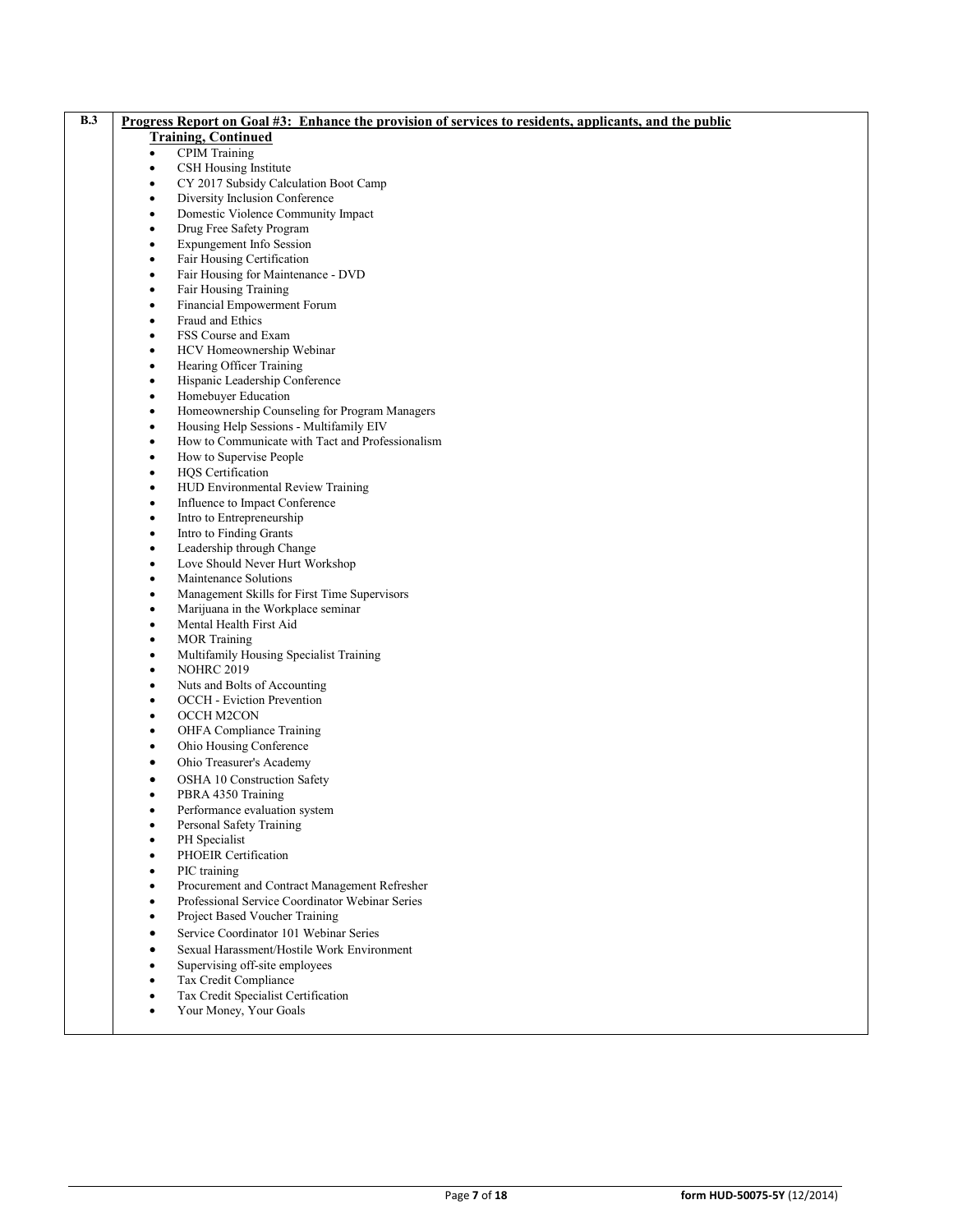| B.3 | Progress Report on Goal #3: Enhance the provision of services to residents, applicants, and the public                                   |
|-----|------------------------------------------------------------------------------------------------------------------------------------------|
|     | <b>Training, Continued</b>                                                                                                               |
|     | From STAR 12 online training:                                                                                                            |
|     | Making the Transition From Staff to Supervisor<br>٠                                                                                      |
|     | Action Plan for Resolving Employee Behavior Issues<br>$\bullet$                                                                          |
|     | The Top 25 Oddball Interview Questions<br>٠                                                                                              |
|     | 5 Free Online Tools to Make Work Easier<br>٠                                                                                             |
|     | Management Self-Assessment<br>$\bullet$                                                                                                  |
|     | Handling Personality Clashes in the Workplace<br>٠                                                                                       |
|     | Clear and Assertive Communication Skills<br>٠                                                                                            |
|     | Working With Difficult & Challenging People<br>$\bullet$                                                                                 |
|     | Conflict & Confrontation Skills for Women<br>٠                                                                                           |
|     | Managing Employees Who Are Stretched to the Max<br>٠<br>Problem Solving Checklist                                                        |
|     | ٠<br>Project Management Skills for the Accidental Project Manager<br>٠                                                                   |
|     | Problem Definition Questionnaire<br>٠                                                                                                    |
|     | 7 Magic Words for Dignity, Respect & Power<br>$\bullet$                                                                                  |
|     | Quick-Start Guide - Classic Site<br>$\bullet$                                                                                            |
|     | 7 Barriers to Workplace Productivity<br>$\bullet$                                                                                        |
|     | The Supervisor's Guide to Giving Directions, Feedback and Criticism<br>٠                                                                 |
|     | Top 10 Management Survival Skills for First-time Supervisors<br>٠                                                                        |
|     | Breaking Down Team Communication Barriers<br>٠                                                                                           |
|     | 7 Barriers to Employee Productivity<br>$\bullet$                                                                                         |
|     | <b>Employee Self Evaluation Sample</b><br>٠                                                                                              |
|     | Comprehensive Coaching Plan: Question Guide<br>٠                                                                                         |
|     | Constructive Ways to Manage Anger<br>٠                                                                                                   |
|     | Sample Disciplinary Documentation<br>$\bullet$                                                                                           |
|     | Training Development Work Plan<br>٠                                                                                                      |
|     | Excel® Data Analysis: Functions and Formulas<br>$\bullet$                                                                                |
|     | Performance Improvement Plan: A Sample Outline<br>$\bullet$                                                                              |
|     | <b>Custom Learning Paths</b><br>٠                                                                                                        |
|     | Employee Development Plan<br>٠                                                                                                           |
|     | Promoting Sensitivity and Tolerance in the Workplace<br>٠                                                                                |
|     | Coaching Log<br>$\bullet$<br>Communicating With Tact & Finesse                                                                           |
|     | ٠<br>Performance Review Checklist<br>٠                                                                                                   |
|     | 5 Tips for Motivating Unengaged Employees<br>٠                                                                                           |
|     | Boosting Your Productivity with Excel Workbooks<br>$\bullet$                                                                             |
|     | Confidence & Assertiveness Skills for Women                                                                                              |
|     |                                                                                                                                          |
|     | A new UFAS-compliant management and maintenance facility was constructed at Wilkes Villa utilizing Capital Funds<br>$\bullet$            |
|     | A portion of the existing management building at Wilkes Villa was converted to a health center for Lorain County Health and<br>$\bullet$ |
|     | Dentistry to provide medical services to residents of the development and general public.                                                |
|     | Renovations of the day care at the existing Wilkes Villa management facility were completed, during which restrooms,<br>$\bullet$        |
|     | entrances and office spaces were modernized and made accessible                                                                          |
|     |                                                                                                                                          |
|     | Through a grant from HUD, LMHA is able to provide enhanced direct one-on-one services utilizing the service coordination grant.          |
|     | Ohio Department of Jobs and Family Services assists TANF recipients in pursuing higher education, provide grant and loan                 |
|     | information, career counseling and GED classes. LMHA has partnered with Ohio Means Jobs Lorain County to provide a one-stop              |
|     | location for self-help seminars, training programs, a computer lab and information about employment opportunities.                       |
|     |                                                                                                                                          |
|     | The FSS Program Coordinating Committee is composed of representatives from Lorain County whose mission is to assist in the               |
|     | proper implementation of the program. Persons and agencies involved are Ohio Means Jobs Lorain County, El Centro, Lorain                 |
|     | County Community College, Department of Veteran Affairs, The Child Care Resource Center, Lorain County JVS, Goodwill, and                |
|     | an LMHA Resident.                                                                                                                        |
|     |                                                                                                                                          |
|     | LMHA complies with the Section 3 requirements by encouraging new families to express interest in being on the list for Section 3         |
|     | employment opportunities. These lists are provided to contracted service providers.                                                      |
|     |                                                                                                                                          |
|     | Following are descriptions of services and amenities offered to assisted families by LMHA:                                               |
|     | Family Self Sufficiency (FSS) programming for LMHA public housing and HCVP residents<br>$\bullet$                                        |
|     | HCVP Home Ownership Option Program<br>$\bullet$                                                                                          |
|     | Resident Service Coordinator on staff to connect the residents with social service agencies to address their needs                       |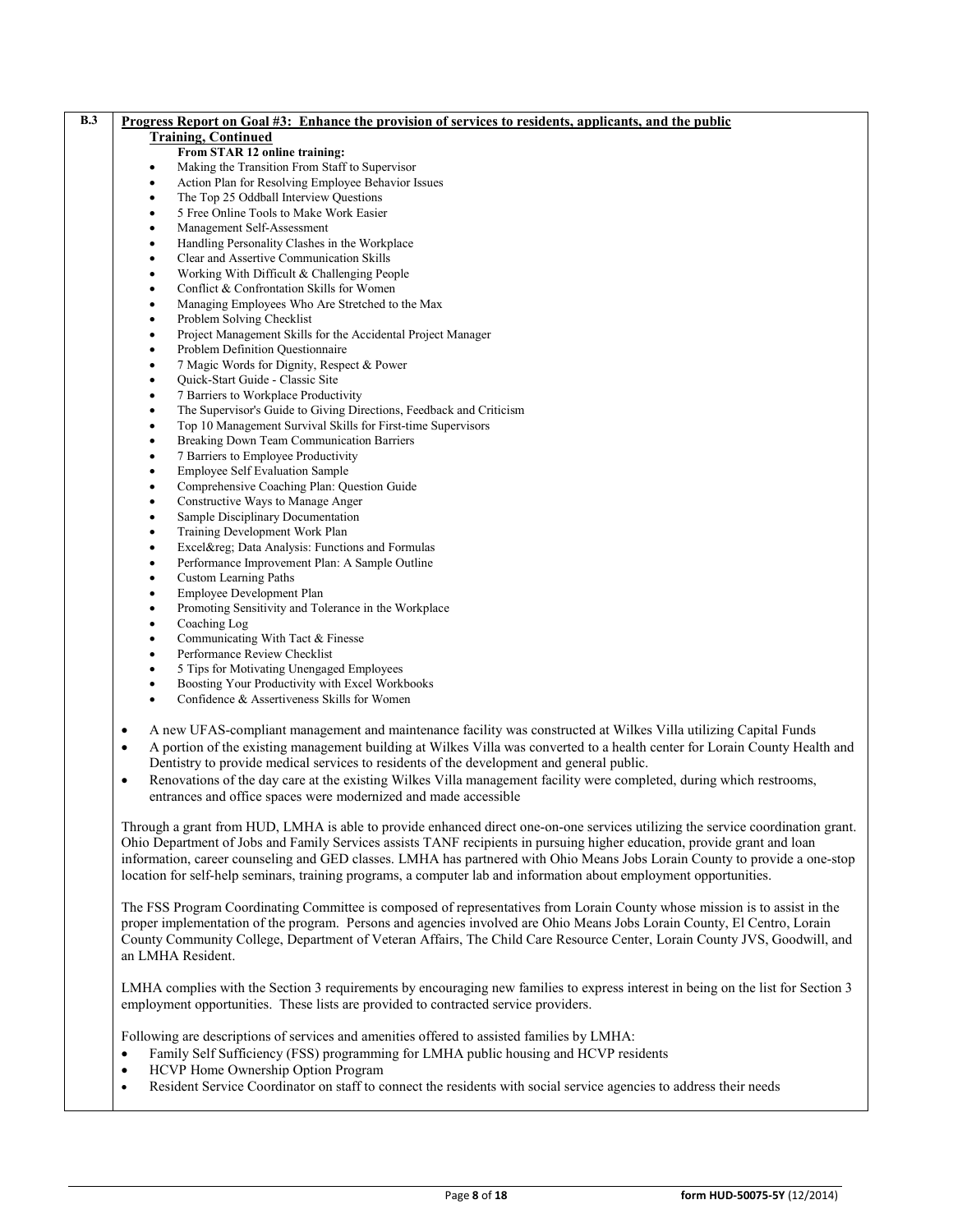| $\overline{B.3}$ | Progress Report on Goal #3: Enhance the provision of services to residents, applicants, and the public (continued)                                                                                                                                              |  |
|------------------|-----------------------------------------------------------------------------------------------------------------------------------------------------------------------------------------------------------------------------------------------------------------|--|
|                  | Public Housing residents were assisted by the Service Coordinator via referrals, surveys, and hardship rent exemptions.<br>$\bullet$                                                                                                                            |  |
|                  | In 2019, 63% of the Service Coordinator's rent exemption cases that were closed were due to an increase in resident's income.<br>$\bullet$                                                                                                                      |  |
|                  | By comparison, in 2016 over 58%, in 2017 over 54%, in 2018 nearly 67%.                                                                                                                                                                                          |  |
|                  | Resident Service Coordinator assists in mediation between Project Managers and residents to address matters of rent payment<br>$\bullet$                                                                                                                        |  |
|                  | delinquency, community service, housekeeping, lease violations & minimum rent exemption applications                                                                                                                                                            |  |
|                  | Resident Services Department helps to establish and maintain Resident Councils in LMHA public housing properties and<br>$\bullet$                                                                                                                               |  |
|                  | Resident Advisory Board consisting of public housing residents and HCVP participants                                                                                                                                                                            |  |
|                  | Green Thumb flower and garden program has inspired residents to take an interest in the beautification of their homes and<br>$\bullet$                                                                                                                          |  |
|                  | gardens, and encourage planting of annual and perennial flowers plus urban vegetable gardens. More than 52 individuals                                                                                                                                          |  |
|                  | participated in 2019 agency wide. Families also cared for community gardens located at Westview, Wilkes, and Southside.                                                                                                                                         |  |
|                  | Computer labs are available at several LMHA public housing high rises giving residents computer and internet access to look<br>$\bullet$                                                                                                                        |  |
|                  | for employment, complete online applications, send/receive emails, etc. Computer kiosks are also available in the LMHA                                                                                                                                          |  |
|                  | main office lobby.                                                                                                                                                                                                                                              |  |
|                  | Resident Assistance Watch (RAW) programs to engage public housing residents in monitoring their properties. Residents can<br>$\bullet$                                                                                                                          |  |
|                  | earn community service hours while participating. RAW membership is active at various LMHA high rises.                                                                                                                                                          |  |
|                  | Presentations provided by various speakers to discuss Medicare, Medicaid, the Affordable Care Act, Smoking Cessation,<br>$\bullet$                                                                                                                              |  |
|                  | housekeeping, budgeting, home health care, medical equipment and supplies, home delivered meal programs, home delivered                                                                                                                                         |  |
|                  | medication services, etc.                                                                                                                                                                                                                                       |  |
|                  | LMHA is a Certified Credit Counseling agency<br>$\bullet$                                                                                                                                                                                                       |  |
|                  | LMHA conducts Homebuyer's Education Classes which fulfills HUD Approved Pre-Purchase Housing Counseling<br>$\bullet$                                                                                                                                            |  |
|                  | Food pantry is established at Westview Terrace the last Friday of every month in collaboration with Vine of Hope<br>$\bullet$                                                                                                                                   |  |
|                  | Boys and Girls Club: On site at Westview Terrace provides childcare for 37 children, 37 of whom reside with the Housing<br>$\bullet$                                                                                                                            |  |
|                  | Authority                                                                                                                                                                                                                                                       |  |
|                  | Boys and Girls Club: On-site at Southside Gardens provides childcare for 60 children, 35 of whom reside with the Housing<br>$\bullet$                                                                                                                           |  |
|                  | Authority                                                                                                                                                                                                                                                       |  |
|                  | Domestic Violence Awareness task force in collaboration with the Genesis House<br>$\bullet$                                                                                                                                                                     |  |
|                  | LMHA served as a Mary Lee Tucker application center to provide clothing for families<br>$\bullet$                                                                                                                                                               |  |
|                  | Lorain County Health and Dentistry operates a medical and dental center in Wilkes Villa for residents and the general public<br>$\bullet$                                                                                                                       |  |
|                  | Horizon Day Care facility in Wilkes Villa provides day care to residents and employment opportunities. As of December 31,<br>$\bullet$                                                                                                                          |  |
|                  | 2019 there were 64 children who reside at Wilkes Villa served by/enrolled at Horizon.                                                                                                                                                                           |  |
|                  | In partnership with Horizon Education Center and the Boys and Girls Club of Lorain County, the USDA Summer Food<br>$\bullet$                                                                                                                                    |  |
|                  | Program provides children with breakfast and lunch at Wilkes Villa, Leavitt Homes, Westview Terrace, & Southside Gardens                                                                                                                                        |  |
|                  | Offer Financial Assistance for Education to assist residents to improve work skills and achieve individual & educational goals<br>$\bullet$                                                                                                                     |  |
|                  | LMHA hosts the annual HUD Strong Families initiative public housing properties, which focuses on both the parents and the<br>$\bullet$<br>guardians to connect families to resources that will aid in improving the families' outcomes and unify the family and |  |
|                  | providing parents and guardians available resource information from different community organizations who also attend the                                                                                                                                       |  |
|                  | event. In 2017 the event was held at Southside Garden, in 2018 at Wilkes Villa, in 2019 it was at Leavitt Homes/Westview                                                                                                                                        |  |
|                  | Terrace, and in 2020 it is anticipated to be held at Southside Gardens. In 2019, 263 residents attended the event at                                                                                                                                            |  |
|                  | Leavitt/Westview.                                                                                                                                                                                                                                               |  |
|                  | Publishes a bi-monthly newspaper to keep public housing residents informed on available housing and community programs<br>$\bullet$                                                                                                                             |  |
|                  | Binders with community resource information are accessible to public housing residents through each development's                                                                                                                                               |  |
|                  | Management office                                                                                                                                                                                                                                               |  |
|                  | Through collaboration with the Lorain County Bridges Out of Poverty, and a transportation shuttle provided by Horizon Day<br>$\bullet$                                                                                                                          |  |
|                  | Care, LMHA was able to provide available community resources information such as HEAP, Safe Summer Youth Program,                                                                                                                                               |  |
|                  | and literacy initiatives for the children and families from Wilkes Villa, Leavitt Homes, Westview Terrance, and throughout                                                                                                                                      |  |
|                  | the community                                                                                                                                                                                                                                                   |  |
|                  | Residents at various LMHA properties are offered twice-monthly shuttle services to local supportive service agencies and<br>$\bullet$                                                                                                                           |  |
|                  | shopping locations                                                                                                                                                                                                                                              |  |
|                  | In collaboration with local supportive and faith-based organizations, holiday meals were provided to residents throughout<br>$\bullet$                                                                                                                          |  |
|                  | LMHA properties                                                                                                                                                                                                                                                 |  |
|                  | LMHA participated in an eviction prevention program in collaboration with United Way and their UCAN Collaborative to<br>$\bullet$                                                                                                                               |  |
|                  | assist Public Housing residents who were recently unemployed or under-employed                                                                                                                                                                                  |  |
|                  | LMHA participated in the Tenant Based Rental Assistance (TBRA) program for HCVP participants to assist with security<br>$\bullet$                                                                                                                               |  |
|                  | deposits & utilities                                                                                                                                                                                                                                            |  |
|                  | LMHA has partnered up with the Child Care Resource Center to promote and give information about Parent Café's that are<br>$\bullet$                                                                                                                             |  |
|                  | held all through Lorain County. Parent Cafés are proven to reduce child abuse and give awareness and education to parents                                                                                                                                       |  |
|                  | about child development, parent resiliency, concrete supports in times of need, social and emotional competence of children,                                                                                                                                    |  |
|                  | and social connections.                                                                                                                                                                                                                                         |  |
|                  | Lorain County General Health District collaborative: Smoking cessation<br>$\bullet$                                                                                                                                                                             |  |
|                  | Lorain County Homeless Task Force<br>$\bullet$                                                                                                                                                                                                                  |  |
|                  |                                                                                                                                                                                                                                                                 |  |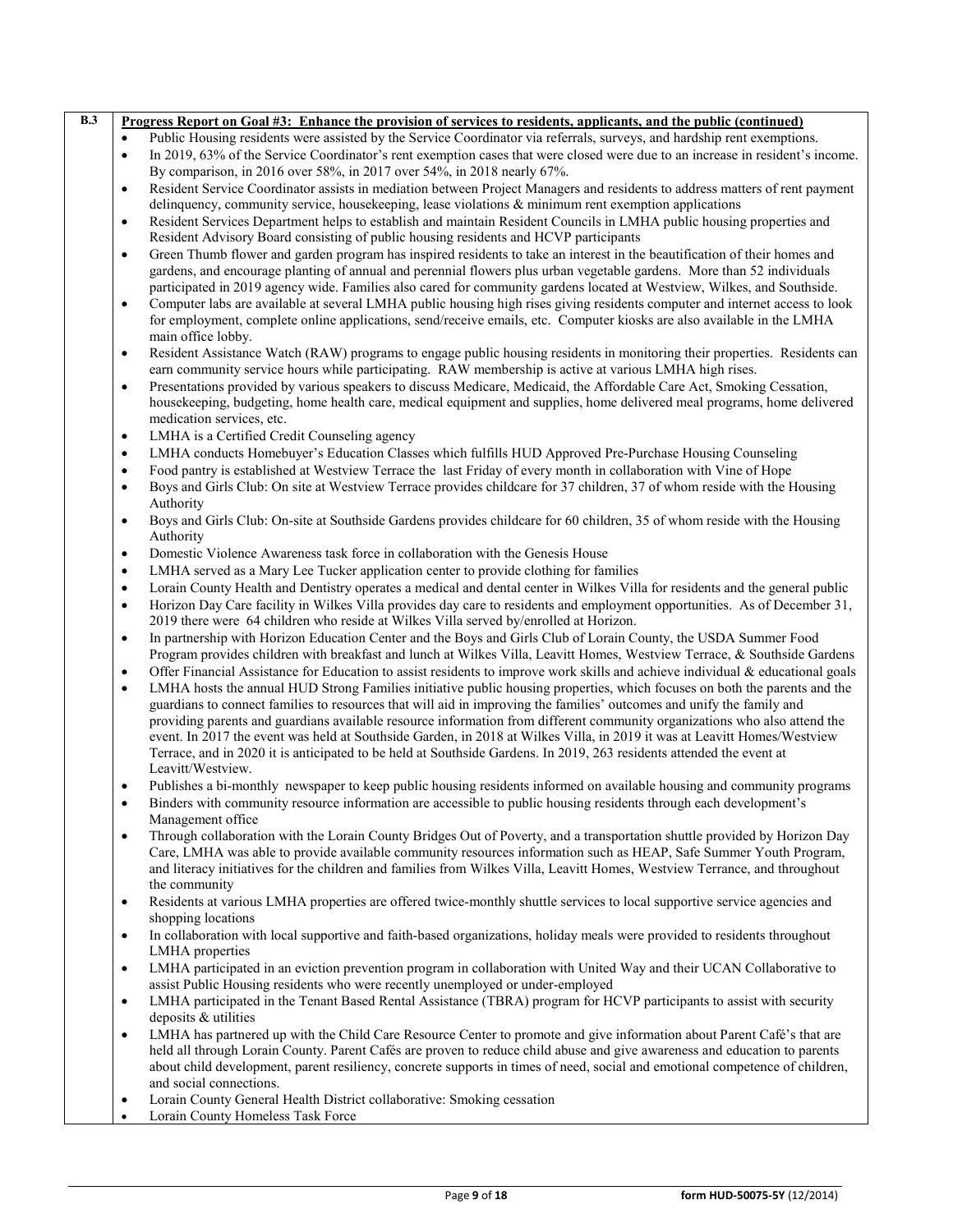|                                                  | Progress Report on Goal #3: Enhance the provision of services to residents, applicants, and the public (continued)                                                                                                                                                                                                                                                                                                                                                                                                                                                                                                                                                                                                      |
|--------------------------------------------------|-------------------------------------------------------------------------------------------------------------------------------------------------------------------------------------------------------------------------------------------------------------------------------------------------------------------------------------------------------------------------------------------------------------------------------------------------------------------------------------------------------------------------------------------------------------------------------------------------------------------------------------------------------------------------------------------------------------------------|
| $\bullet$                                        | Lorain County Goodwill: Job Club                                                                                                                                                                                                                                                                                                                                                                                                                                                                                                                                                                                                                                                                                        |
| $\bullet$                                        | Ohio Means Jobs: Employment Opportunities                                                                                                                                                                                                                                                                                                                                                                                                                                                                                                                                                                                                                                                                               |
| $\bullet$                                        | Catholic Charities: Resources                                                                                                                                                                                                                                                                                                                                                                                                                                                                                                                                                                                                                                                                                           |
| $\bullet$                                        | Lorain County Harvest for Hunger: Non-perishable food collection                                                                                                                                                                                                                                                                                                                                                                                                                                                                                                                                                                                                                                                        |
| $\bullet$                                        | Lorain County Health and Dentistry is on-site at Wilkes Villa and also located close to Lakeview Plaza, Kennedy Plaza, and<br>John Frederick Oberlin Homes                                                                                                                                                                                                                                                                                                                                                                                                                                                                                                                                                              |
| $\bullet$                                        | Over 130 individuals, including 39 veterans, were served at the Lorain County Homeless Stand Down, where LMHA<br>representatives were on site equipped with computers to assisted approximately 20 homeless individuals with applying for<br>housing                                                                                                                                                                                                                                                                                                                                                                                                                                                                    |
| $\bullet$                                        | High rise residents were served holiday food boxes through a partnership with Salvation Army at Riverview and Harr Plaza                                                                                                                                                                                                                                                                                                                                                                                                                                                                                                                                                                                                |
| $\bullet$                                        | As part of the Little Free Library Initiative, 4 LMHA Public Housing properties have Little Free Libraries on site stocked with<br>books to promote literacy and the love of reading                                                                                                                                                                                                                                                                                                                                                                                                                                                                                                                                    |
| $\bullet$                                        | Second Harvest provided Housing Authority 87 individuals at Riverview, Kennedy, International, and Harr Plazas with<br>monthly Senior Food Boxes                                                                                                                                                                                                                                                                                                                                                                                                                                                                                                                                                                        |
| $\bullet$                                        | Invest Elyria assisted with providing 557 Housing Authority residents, including 224 children, were served in 2018 by the<br>Mobile Market Food Pantries at Wilkes Villa, Riverview, and Harr Plaza                                                                                                                                                                                                                                                                                                                                                                                                                                                                                                                     |
| $\bullet$                                        | In 2019 Invest Elyria assisted a total of 346 families which included 30 senior citizens, 457 adults, and 620 children with the<br>food pantry that is located at Wilkes Villa. Also, the Invest Elyria Mobile Market Food Pantry assisted a total of 50<br>households at Harr and Riverview with cleaning supplies or hygiene products                                                                                                                                                                                                                                                                                                                                                                                 |
| $\bullet$                                        | 40 turkeys were provided to the residents at Wilkes Villa by Buckeye Healthcare                                                                                                                                                                                                                                                                                                                                                                                                                                                                                                                                                                                                                                         |
| $\bullet$                                        | In 2016, Resident Services sent Customer Satisfaction surveys to 1551 currently housed families to better understand our<br>customers' needs, concerns, questions; 76 responses received (4.89%)                                                                                                                                                                                                                                                                                                                                                                                                                                                                                                                        |
| $\bullet$                                        | In an effort to receive more input from current LMHA residents accurately and efficiently, LMHA has been transitioning from<br>mailing paper Customer Satisfaction surveys to informing residents about new electronic Customer Satisfaction surveys.<br>Using bimonthly newsletters and Facebook postings, LMHA solicited responses to the electronic Customer Satisfaction<br>survey from 1538 Public Housing and Multifamily Housing households and more than 3000 Housing Choice Voucher<br>Program households to better understand our customers' needs, concerns, questions. In 2017 LMHA received 118 electronic<br>survey responses, in 2018, 62 responses, and in 2019 LMHA received 356 electronic responses. |
| $\bullet$<br>$\bullet$<br>$\bullet$<br>$\bullet$ | <b>Progress Report on Goal #4: Increase the supply of accessible housing</b><br>LMHA has met 39% (28) of its Section 504 goal towards establishing 72 mobility accessible public housing units.<br>LMHA has exceeded its Section 504 goal of having 2%, or 29, units for persons with sensory impairments. LMHA now has<br>396 such units, making more than 27% of its public housing units accessible for persons with sensory impairments.<br>LMHA processes more than 650 requests for reasonable accommodations every calendar year.<br>LMHA has made modifications to several units to ensure accessibility for persons with disability, such as ramps, hand rails,<br>grab bars, etc.                             |
| $\bullet$                                        | Construction of one accessible 3-bedroom unit and a 5-bedroom unit with complete accessibility on the first floor for 2<br>bedrooms in the 3-unit townhouse prototype at Southside Gardens was completed.                                                                                                                                                                                                                                                                                                                                                                                                                                                                                                               |
| $\bullet$<br>$\bullet$                           | Progress Report on Goal #5: Promote self-sufficiency, asset development, and homeownership<br>Through December 31, 2018, LMHA has provided 171 Housing Choice Voucher Home Ownership Option Program<br>(HCVHOP) participants with homeownership. 12 participants became new homeowners in 2018, exceeding the goal of seven<br>(7). As of December 31, 2018, 83 active participants were enrolled.<br>As of December 31, 2019, the HCVHOP had 85 active participants and had assisted 180 participants in purchasing homes                                                                                                                                                                                              |
|                                                  | since the program's inception. Nine (9) participants became new homeowners in 2019, exceeding the goal of seven (7).<br>LMHA has a goal of seven (7) new homeowners in 2020.                                                                                                                                                                                                                                                                                                                                                                                                                                                                                                                                            |
| $\bullet$                                        | LMHA promotes the FSS program by posting flyers, distributing flyers to new move-ins and at every annual recertification,                                                                                                                                                                                                                                                                                                                                                                                                                                                                                                                                                                                               |

- and via the LMHA website and regular Facebook posts. Letters are also sent to residents on Earned Income Disallowance who would particularly benefit from the program. • FSS Participants are referred to various sites in the community if they should have need for Adult Basic Education or GED preparation. The Lorain County Joint Vocational School (JVS) offers job placement and counseling services, plus many
- vocational studies to help students to pursue non-traditional careers, remedial training, and concentrated training in a variety of office positions. JVS provides financial assistance through Pell grants, OIG assistance, and Single Parent Financial Assistance Program. Lorain County Community College (LCCC) offers a continuing education program through the Partnership Program, on-site childcare, financial aid, and groups designated to assist students in specific fields educationally and culturally.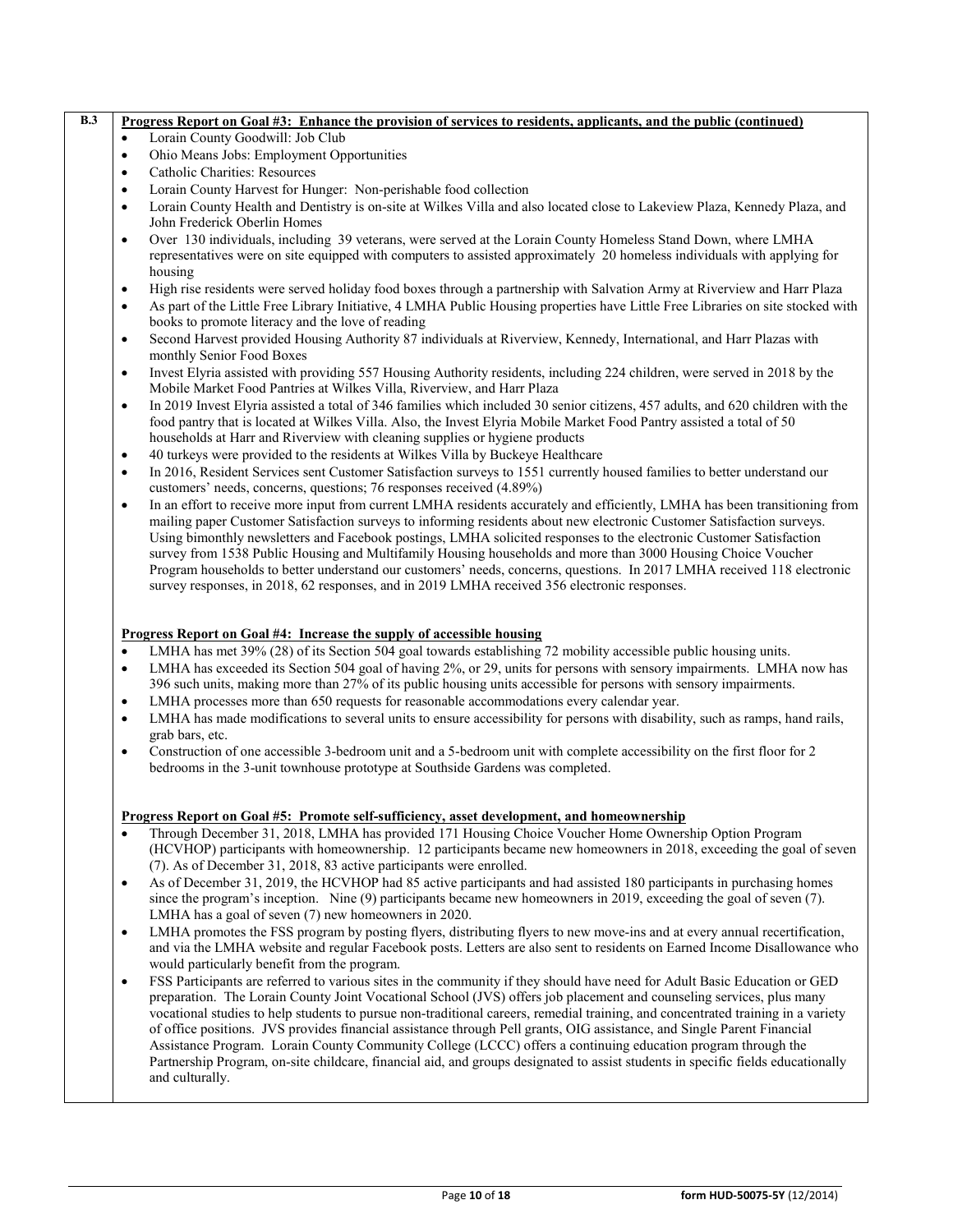| B.3 | <u>Progress Report on Goal #5: Promote self-sufficiency, asset development, and homeownership, continued</u> |
|-----|--------------------------------------------------------------------------------------------------------------|
|     | LMHA's Public Housing FSS program statistics for January 1, 2018 thru December 31, 2018:                     |
|     | 72 current PH FSS Participants<br>$\bullet$                                                                  |
|     | 51 participants are currently employed at least part time<br>$\bullet$                                       |
|     | 33 PH FSS new participants were added<br>$\bullet$                                                           |
|     | 9 PH FSS participants graduated from the program with final disbursements totaling: \$44,416.67<br>$\bullet$ |
|     | 33 PH FSS participants have positive escrow accounts totaling \$78,182.94<br>$\bullet$                       |
|     | 13 PH FSS participants started new escrow accounts<br>$\bullet$                                              |
|     | 17 PH FSS participants restarted or had an increase in their monthly escrow deposit amounts<br>$\bullet$     |
|     | 18 PH FSS participants started new jobs<br>$\bullet$                                                         |
|     | 15 PH FSS participants received a promotion/increase wages<br>$\bullet$                                      |
|     | 42 PH FSS participants took part in job prep activities<br>$\bullet$                                         |
|     | 22 PH FSS have a degree and or professional certificates<br>$\bullet$                                        |
|     | 12 PH FSS participants are pursuing their Associate's degrees or Bachelor's degree<br>$\bullet$              |
|     | 69% PH FSS of participants were employed on average in 2018<br>$\bullet$                                     |
|     | Highest Disbursement check total \$11,690.67<br>$\bullet$                                                    |
|     |                                                                                                              |
|     |                                                                                                              |
|     | LMHA's Public Housing FSS program statistics for January 1, 2019 thru December 31, 2019:                     |
|     | 74 current PH FSS Participants<br>$\bullet$                                                                  |
|     | 58 are currently employed at least part time<br>$\bullet$                                                    |
|     | 25 new participants were added<br>$\bullet$                                                                  |
|     | 13 graduated from the program with final disbursements totaling: \$73,110.70<br>$\bullet$                    |
|     | 41 have positive escrow accounts totaling \$ 66,837.91<br>$\bullet$                                          |
|     | 27 started new escrow accounts<br>$\bullet$                                                                  |
|     | 8 restarted or had an increase in their monthly escrow deposit amounts<br>$\bullet$                          |
|     | 18 started new jobs<br>$\bullet$                                                                             |
|     | 9 received a promotion/increase wages<br>$\bullet$                                                           |
|     | 34 took part in job prep activities<br>$\bullet$                                                             |
|     | 26 have a degree and or professional certificates<br>$\bullet$                                               |
|     | 11 are pursuing their Associate's degrees or Bachelor's degree<br>$\bullet$                                  |
|     | 75% of PH FSS of participants were employed on average in 2019<br>$\bullet$                                  |
|     | Highest Disbursement check total \$10,879.16<br>$\bullet$                                                    |
|     | 97 PH FSS Participants received case management in 2019<br>$\bullet$                                         |
|     |                                                                                                              |
|     |                                                                                                              |
|     |                                                                                                              |
|     | LMHA's Housing Choice Voucher FSS program statistics for January 1, 2018 thru December 31, 2018:             |
|     | 46 current HCVFSS participants<br>$\bullet$                                                                  |
|     | 20 new participants added<br>$\bullet$                                                                       |
|     | 11 graduated with final escrow disbursements totaling \$48,213.93<br>$\bullet$                               |
|     | 5 have gone totally off assistance<br>$\bullet$                                                              |
|     | 24 have positive escrow accounts totaling \$65,166.91<br>٠                                                   |
|     | 5 new accounts established this year<br>$\bullet$                                                            |
|     | 10 increased their escrow deposits due to higher earned income<br>$\bullet$                                  |
|     | 31 are employed<br>$\bullet$                                                                                 |
|     | 16 have been employed more than a year<br>$\bullet$                                                          |
|     | 0 participants receive Temporary Assistance to Needy Families (TANF) Cash Assistance<br>$\bullet$            |
|     | 4 continues to work on her General Education Diploma (GED)                                                   |
|     | 9 are enrolled in college                                                                                    |
|     | 6 have Associate's Degrees<br>$\bullet$                                                                      |
|     | 1 has a Master's Degree<br>$\bullet$                                                                         |
|     | Highest Disbursement check total \$15,533.49<br>$\bullet$                                                    |
|     |                                                                                                              |
|     |                                                                                                              |
|     |                                                                                                              |
|     |                                                                                                              |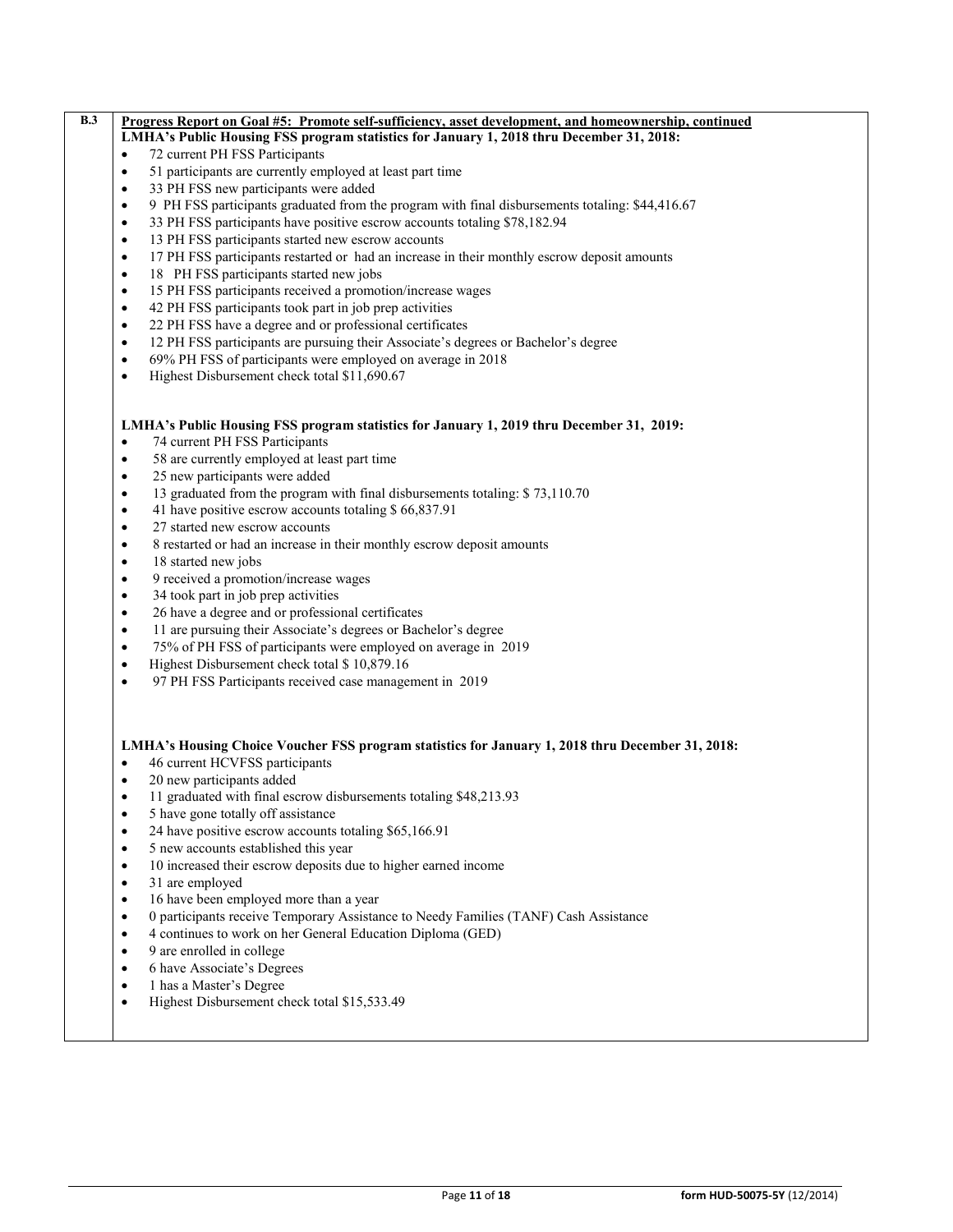| $\bullet$ | LMHA's Housing Choice Voucher FSS program statistics for January 1, 2019 thru December 31, 2019:<br>62 current HCV FSS participants                                                                                                                                                                                                                                                                                                                                                                                                                                                                                                                                                                                                                                                                                                                                                                                                                                                                                                                                                                                                   |
|-----------|---------------------------------------------------------------------------------------------------------------------------------------------------------------------------------------------------------------------------------------------------------------------------------------------------------------------------------------------------------------------------------------------------------------------------------------------------------------------------------------------------------------------------------------------------------------------------------------------------------------------------------------------------------------------------------------------------------------------------------------------------------------------------------------------------------------------------------------------------------------------------------------------------------------------------------------------------------------------------------------------------------------------------------------------------------------------------------------------------------------------------------------|
| $\bullet$ | 29 new participants added                                                                                                                                                                                                                                                                                                                                                                                                                                                                                                                                                                                                                                                                                                                                                                                                                                                                                                                                                                                                                                                                                                             |
| $\bullet$ | 8 graduated with final escrow disbursements totaling \$22,871.63                                                                                                                                                                                                                                                                                                                                                                                                                                                                                                                                                                                                                                                                                                                                                                                                                                                                                                                                                                                                                                                                      |
| $\bullet$ | 4 have gone over-income and are not receiving any HAP                                                                                                                                                                                                                                                                                                                                                                                                                                                                                                                                                                                                                                                                                                                                                                                                                                                                                                                                                                                                                                                                                 |
| $\bullet$ | 32 have positive escrow accounts totaling \$69,121.49                                                                                                                                                                                                                                                                                                                                                                                                                                                                                                                                                                                                                                                                                                                                                                                                                                                                                                                                                                                                                                                                                 |
| $\bullet$ | 20 new accounts established this year                                                                                                                                                                                                                                                                                                                                                                                                                                                                                                                                                                                                                                                                                                                                                                                                                                                                                                                                                                                                                                                                                                 |
| $\bullet$ | 5 increased their escrow deposits due to higher earned income                                                                                                                                                                                                                                                                                                                                                                                                                                                                                                                                                                                                                                                                                                                                                                                                                                                                                                                                                                                                                                                                         |
| $\bullet$ | 48 are employed                                                                                                                                                                                                                                                                                                                                                                                                                                                                                                                                                                                                                                                                                                                                                                                                                                                                                                                                                                                                                                                                                                                       |
| $\bullet$ | 30 have been employed more than a year                                                                                                                                                                                                                                                                                                                                                                                                                                                                                                                                                                                                                                                                                                                                                                                                                                                                                                                                                                                                                                                                                                |
| $\bullet$ | 0 participants receive Temporary Assistance to Needy Families (TANF) Cash Assistance                                                                                                                                                                                                                                                                                                                                                                                                                                                                                                                                                                                                                                                                                                                                                                                                                                                                                                                                                                                                                                                  |
| $\bullet$ | 6 continues to work on her General Education Diploma (GED)                                                                                                                                                                                                                                                                                                                                                                                                                                                                                                                                                                                                                                                                                                                                                                                                                                                                                                                                                                                                                                                                            |
| $\bullet$ | 17 are enrolled in college                                                                                                                                                                                                                                                                                                                                                                                                                                                                                                                                                                                                                                                                                                                                                                                                                                                                                                                                                                                                                                                                                                            |
| $\bullet$ | 11 have Associate's Degrees (2 earned in 2019)                                                                                                                                                                                                                                                                                                                                                                                                                                                                                                                                                                                                                                                                                                                                                                                                                                                                                                                                                                                                                                                                                        |
| $\bullet$ | 1 have a Bachelor's Degree (earned in 2019)                                                                                                                                                                                                                                                                                                                                                                                                                                                                                                                                                                                                                                                                                                                                                                                                                                                                                                                                                                                                                                                                                           |
| $\bullet$ | 1 has a Master's Degree                                                                                                                                                                                                                                                                                                                                                                                                                                                                                                                                                                                                                                                                                                                                                                                                                                                                                                                                                                                                                                                                                                               |
| $\bullet$ | Highest Disbursement check total \$8,727.66                                                                                                                                                                                                                                                                                                                                                                                                                                                                                                                                                                                                                                                                                                                                                                                                                                                                                                                                                                                                                                                                                           |
|           | LMHA's Homebuyer's Education classes continue to be the only HUD-Approved Pre-purchase group training classes held                                                                                                                                                                                                                                                                                                                                                                                                                                                                                                                                                                                                                                                                                                                                                                                                                                                                                                                                                                                                                    |
|           | on a regular basis in Lorain County.                                                                                                                                                                                                                                                                                                                                                                                                                                                                                                                                                                                                                                                                                                                                                                                                                                                                                                                                                                                                                                                                                                  |
| $\bullet$ | HUD's Housing Counseling program provides counseling to FSS and Homeownership participants on seeking, financing,                                                                                                                                                                                                                                                                                                                                                                                                                                                                                                                                                                                                                                                                                                                                                                                                                                                                                                                                                                                                                     |
|           | maintaining, and owning a home. The program also assists homeownership program homeowners in need of foreclosure                                                                                                                                                                                                                                                                                                                                                                                                                                                                                                                                                                                                                                                                                                                                                                                                                                                                                                                                                                                                                      |
|           | assistance. Counseling is provided by HUD-approved housing counseling agencies. Counseling sessions include, but are not                                                                                                                                                                                                                                                                                                                                                                                                                                                                                                                                                                                                                                                                                                                                                                                                                                                                                                                                                                                                              |
|           | limited to, money management and budget development, credit counseling, and analysis of individual financial profiles aimed                                                                                                                                                                                                                                                                                                                                                                                                                                                                                                                                                                                                                                                                                                                                                                                                                                                                                                                                                                                                           |
|           | at bring clients closer to achieving their dream of homeownership.                                                                                                                                                                                                                                                                                                                                                                                                                                                                                                                                                                                                                                                                                                                                                                                                                                                                                                                                                                                                                                                                    |
| $\bullet$ | In order to maintain our HUD approved status, LMHA must have 30 clients participating in housing counseling and education                                                                                                                                                                                                                                                                                                                                                                                                                                                                                                                                                                                                                                                                                                                                                                                                                                                                                                                                                                                                             |
|           | classes each year. In 2019, LMHA had 64 participants attend homebuyer education and 30 clients receiving one-on-one                                                                                                                                                                                                                                                                                                                                                                                                                                                                                                                                                                                                                                                                                                                                                                                                                                                                                                                                                                                                                   |
|           | housing counseling. The households served by purpose are as follow; pre-purchase / home buying - 19, non-delinquency post-                                                                                                                                                                                                                                                                                                                                                                                                                                                                                                                                                                                                                                                                                                                                                                                                                                                                                                                                                                                                            |
|           | purchase - 8, resolving or preventing mortgage delinquency $-3$ .                                                                                                                                                                                                                                                                                                                                                                                                                                                                                                                                                                                                                                                                                                                                                                                                                                                                                                                                                                                                                                                                     |
|           | Progress Report on Goal #6: Promote and market LMHA's owned and managed affordable housing in Lorain County, not                                                                                                                                                                                                                                                                                                                                                                                                                                                                                                                                                                                                                                                                                                                                                                                                                                                                                                                                                                                                                      |
|           | only Public Housing and Multifamily properties, but also the HCVP                                                                                                                                                                                                                                                                                                                                                                                                                                                                                                                                                                                                                                                                                                                                                                                                                                                                                                                                                                                                                                                                     |
| $\bullet$ | Computer monitors are maintained in the LMHA COCC lobby to provide information regarding LMHA programs and                                                                                                                                                                                                                                                                                                                                                                                                                                                                                                                                                                                                                                                                                                                                                                                                                                                                                                                                                                                                                            |
|           | application procedures.                                                                                                                                                                                                                                                                                                                                                                                                                                                                                                                                                                                                                                                                                                                                                                                                                                                                                                                                                                                                                                                                                                               |
|           |                                                                                                                                                                                                                                                                                                                                                                                                                                                                                                                                                                                                                                                                                                                                                                                                                                                                                                                                                                                                                                                                                                                                       |
|           | LMHA spent over \$6000 to market its LCEHC housing units (Harr and International Plazas) by advertising in the monthly                                                                                                                                                                                                                                                                                                                                                                                                                                                                                                                                                                                                                                                                                                                                                                                                                                                                                                                                                                                                                |
| $\bullet$ | Town Money Saver coupon flier, first month's rent free incentives, and resident referral programs.                                                                                                                                                                                                                                                                                                                                                                                                                                                                                                                                                                                                                                                                                                                                                                                                                                                                                                                                                                                                                                    |
| $\bullet$ | LMHA spent over \$7000 to market its Public Housing and HCVP programs thru advertisements in Morning Journal,                                                                                                                                                                                                                                                                                                                                                                                                                                                                                                                                                                                                                                                                                                                                                                                                                                                                                                                                                                                                                         |
|           | Chronicle Telegram, Oberlin News Tribune, Senior Years, North Coast Magazine, LaPrensa, radio ads (WOBL/WEOL).                                                                                                                                                                                                                                                                                                                                                                                                                                                                                                                                                                                                                                                                                                                                                                                                                                                                                                                                                                                                                        |
| $\bullet$ |                                                                                                                                                                                                                                                                                                                                                                                                                                                                                                                                                                                                                                                                                                                                                                                                                                                                                                                                                                                                                                                                                                                                       |
|           | solicitations and in print, online, over the radio                                                                                                                                                                                                                                                                                                                                                                                                                                                                                                                                                                                                                                                                                                                                                                                                                                                                                                                                                                                                                                                                                    |
| $\bullet$ |                                                                                                                                                                                                                                                                                                                                                                                                                                                                                                                                                                                                                                                                                                                                                                                                                                                                                                                                                                                                                                                                                                                                       |
|           |                                                                                                                                                                                                                                                                                                                                                                                                                                                                                                                                                                                                                                                                                                                                                                                                                                                                                                                                                                                                                                                                                                                                       |
|           | and to evaluate the consistency of our goals and plans with the consolidated plans of their jurisdictions.                                                                                                                                                                                                                                                                                                                                                                                                                                                                                                                                                                                                                                                                                                                                                                                                                                                                                                                                                                                                                            |
| $\bullet$ |                                                                                                                                                                                                                                                                                                                                                                                                                                                                                                                                                                                                                                                                                                                                                                                                                                                                                                                                                                                                                                                                                                                                       |
|           |                                                                                                                                                                                                                                                                                                                                                                                                                                                                                                                                                                                                                                                                                                                                                                                                                                                                                                                                                                                                                                                                                                                                       |
| $\bullet$ |                                                                                                                                                                                                                                                                                                                                                                                                                                                                                                                                                                                                                                                                                                                                                                                                                                                                                                                                                                                                                                                                                                                                       |
| $\bullet$ |                                                                                                                                                                                                                                                                                                                                                                                                                                                                                                                                                                                                                                                                                                                                                                                                                                                                                                                                                                                                                                                                                                                                       |
| $\bullet$ | HCVP Program Manager works closely with the Lake Erie Landlord Association (LELA)                                                                                                                                                                                                                                                                                                                                                                                                                                                                                                                                                                                                                                                                                                                                                                                                                                                                                                                                                                                                                                                     |
| $\bullet$ | The ReThink.org website promotes the positive image of affordable housing                                                                                                                                                                                                                                                                                                                                                                                                                                                                                                                                                                                                                                                                                                                                                                                                                                                                                                                                                                                                                                                             |
| $\bullet$ | Overall in FY 2019, LMHA spent approximately \$42,000 for marketing all its programs, and procurement & employment<br>LMHA Administrators continued to collaborate with the mayors of the cities of Lorain, Elyria and Amherst and the City<br>Manager of the City of Oberlin to discuss the goals of LMHA, promote the programs and services available to our residents,<br>LMHA employees serve on the boards of agencies in Lorain County, including the Workforce Investment Board, Habitat for<br>Humanity, Mercy Community Hospital, Lorain Public Library, Homeless Task Force, New Sunrise Properties, Genesis House<br>LMHA's website was modernized to improve the quality and quantity of information and to provide more intuitive navigation<br>Links to the websites of various social service agencies and other collaborative partners are included on LMHA's website<br>LMHA participated in various events including El Centro's Block Party, Warm Up for Winter, Lorain Pride Day, Oberlin<br>Family Fun Fest, Safe Summer Kickoff, various school events, Lorain County Public Health event, Senior Fairs, Cross- |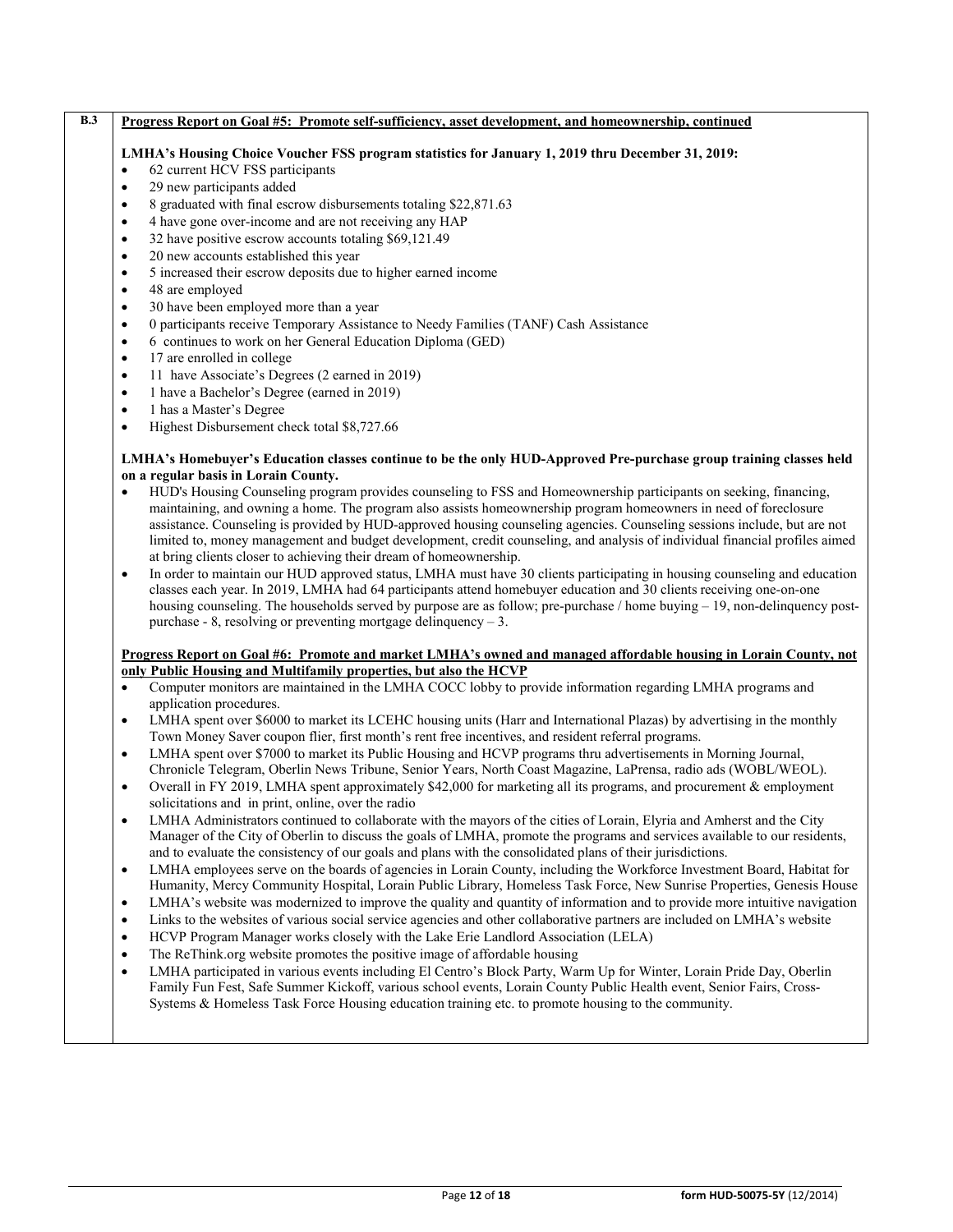|           | <u>Progress Report on Goal #7: Enhance the safety of the living environment for public housing residents</u>                                                                          |
|-----------|---------------------------------------------------------------------------------------------------------------------------------------------------------------------------------------|
| $\bullet$ | LMHA contracts with the cities of Lorain, Elyria and Oberlin to provide above-baseline patrols of Kennedy Plaza, Lakeview                                                             |
|           | Plaza, Leavitt Homes, Westview Terrace, Southside Gardens, Wilkes Villa, Riverview Plaza & JF Oberlin Homes                                                                           |
| $\bullet$ | The Lorain Police Department (LPD) and LMHA have implemented a Community Policing Team at Leavitt Homes,                                                                              |
|           | Westview Terrace and Southside Gardens. LPD believes that they best serve when they understand the needs and                                                                          |
|           | expectations of the people, develop effective partnerships, and ultimately provide comprehensive service by building ties and                                                         |
|           | working closely with the community. A CPT substation was established at 2139 West 24 <sup>th</sup> Street to improve accessibility to                                                 |
|           | residents of the Lorain public housing family developments.                                                                                                                           |
| $\bullet$ | Capital projects include improved heavy duty screens and upgraded camera observation systems with high capacity recorders                                                             |
| $\bullet$ | LMHA was awarded a \$250,000 Emergency Safety and Security Grant (ESSG) for improvements for safety and security<br>measures at Lakeview Plaza. The project includes installation of: |
|           | more than 70 interior and exterior cameras to view and record activities where the criminal or illicit behaviors occur<br>$\circ$                                                     |
|           | most frequently: parking lots, stairwells, laundry rooms, hallways, common areas, entrances;                                                                                          |
|           | Digital Video Recording systems are capable of 30-days of storage with the ability to easily download for evidence;<br>$\circ$                                                        |
|           | Interior and exterior lighting to improve camera viewing and recording ability, to enhance safety, and to deter<br>$\circ$                                                            |
|           | loitering at night;                                                                                                                                                                   |
|           | intercom entry systems in the south foyer to connect with each apartment and the management office;<br>$\circ$                                                                        |
|           | replacement of exterior doors and locks.<br>$\circ$                                                                                                                                   |
| $\bullet$ | New interior security doors were installed in Lakeview and Kennedy Plazas to control access to the apartments                                                                         |
| $\bullet$ | LMHA trained its staff at the high rises to implement procedures at controlling access to the buildings                                                                               |
| $\bullet$ | LMHA hired part-time receptionists to work from 9:00 p.m. to 3:00 a.m. on weekends at Lakeview Plaza and Riverview Plaza                                                              |
|           | in an effort to control access to the buildings. Though this helped to some extent, it is difficult to retain employees for these                                                     |
|           | late night shifts.                                                                                                                                                                    |
| $\bullet$ | LMHA contracted with the Lorain Police Auxiliary to patrol Lakeview Plaza 7 nights per week from 8:00 p.m. to 4:00 a.m.                                                               |
|           | The Auxiliary Officers monitor the entrances to the building, and make periodic patrols of the floors, stairwells, and exterior.                                                      |
| $\bullet$ | LMHA's Criminal Investigator corresponds daily with local police and sheriff departments to advise them of any suspicious                                                             |
|           | or potentially criminally related activities within LMHA properties. The Investigator obtains enhanced daily updates from                                                             |
|           | Lorain Police Department.                                                                                                                                                             |
|           | LMHA's Criminal Investigator began holding office hours at each property $(2 - 4$ hours per month) to increase visibility,                                                            |
| $\bullet$ |                                                                                                                                                                                       |
|           | engage with residents and employees one-on-one, and develop a rapport to encourage open communications and sharing of<br>information.                                                 |
|           |                                                                                                                                                                                       |
| $\bullet$ | Local police department's drug dog patrols were increased in the high rises in the city of Lorain on sporadic basis                                                                   |
| ٠         | Additional security patrols occur at Lakeview Plaza, Kennedy Plaza, Riverview Plaza, and International Plaza                                                                          |
| $\bullet$ | Statistics from the Lorain Police Department show that of all the police reports and criminal violations in the city of Lorain,                                                       |
|           | 452, or 6.8%, of the 6626 cases occurred among the 948 housing units at Leavitt Homes, Westview Terrace, Westgate                                                                     |
|           | Apartments, Kennedy Plaza, Lakeview Plaza, International Plaza and Southside Gardens in Lorain. (In 2018, these numbers                                                               |
|           | were 356, or 5%, of 7023 reports. In 2017, these numbers were 729, or 10%, of 7287 reports.)                                                                                          |
| $\bullet$ | Statistics from the Elyria Police Department show that of all the police calls for service in the city of Elyria, 988, or 2.7%, of                                                    |
|           | the 36409 calls for service occurred among the 452 housing units in Elyria. (In 2018, the counts were 160, or 3%, of the 5421                                                         |
|           | reports. In 2017, these numbers were 126, or 2.25%, of 5594 reports. In both 2017 and 2018, these statistics did not include all                                                      |
|           | calls for service as accounted for in 2019, but only police reports and criminal violations were counted.)                                                                            |
| $\bullet$ | Eighteen (18) households were evicted from public housing in calendar year 2019 due to criminal or drug related activities. In<br>2918, 11 households were evicted.                   |
| $\bullet$ | Resident Assistance Watch (RAW) patrols supplement the security and police patrols at high rise properties, inspiring                                                                 |
|           | residents to play an active role in the monitoring of the facilities                                                                                                                  |
| ٠         | Residents were provided Hot Spot cards to facilitate anonymous reporting of suspicious and criminal activity. In 2019, there                                                          |
|           | were 21 Hot Spot cards submitted, but reports were also issued by personal letters, emails, and voice mail messages. In 2018,<br>there were 32 Hot Spot cards.                        |
| $\bullet$ | A "Fraud Complaint" hotline has been established on the LMHA website                                                                                                                  |
|           | Fire departments and LMHA staff provided training to staff and residents in how to respond to emergencies and disasters, and                                                          |
|           |                                                                                                                                                                                       |
| $\bullet$ | how to reduce the risk of fire                                                                                                                                                        |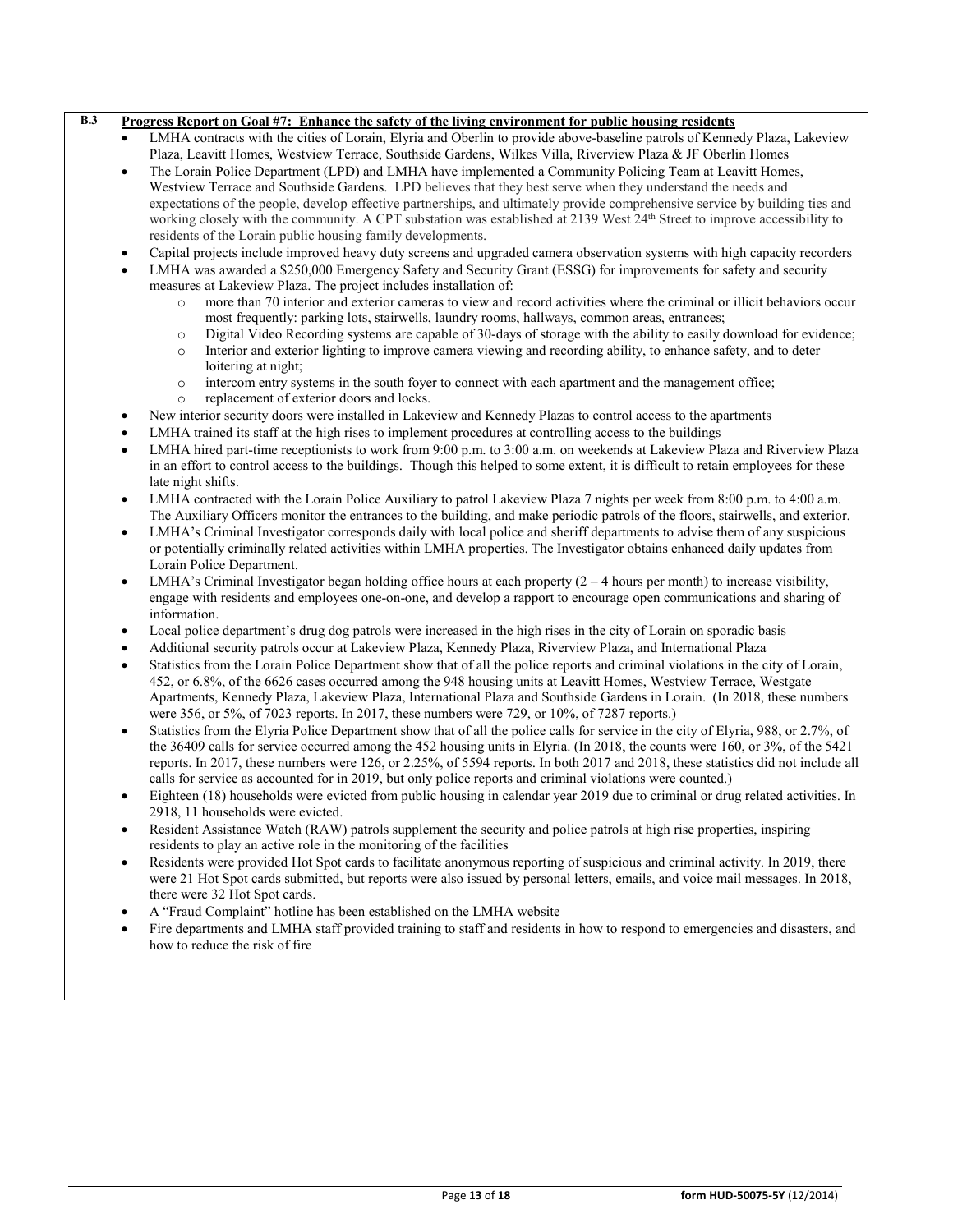|                | <b>Progress Report on Goal #8: Explore and Implement Green Initiatives</b>                                                                                                                                                                                                                                                                                                                                                                                             |  |  |
|----------------|------------------------------------------------------------------------------------------------------------------------------------------------------------------------------------------------------------------------------------------------------------------------------------------------------------------------------------------------------------------------------------------------------------------------------------------------------------------------|--|--|
| $\bullet$      | HCVP landlords have access to online portals to view inspection results, take training courses, and contact staff                                                                                                                                                                                                                                                                                                                                                      |  |  |
| $\bullet$      | Employees have access to online portals to request leave and to view attendance records, income, W-2's, available leave,<br>personnel policies                                                                                                                                                                                                                                                                                                                         |  |  |
| $\bullet$      | LMHA contracted with a new call center to for all work orders to be handled 24/7/365 and for the work orders to be<br>electronically generated by the call center.                                                                                                                                                                                                                                                                                                     |  |  |
| $\bullet$      | Policies are posted online for viewing by the public                                                                                                                                                                                                                                                                                                                                                                                                                   |  |  |
| $\bullet$      | Energy Audits were completed in calendar year 2013                                                                                                                                                                                                                                                                                                                                                                                                                     |  |  |
| $\bullet$      | GPNA (Physical Needs Assessments) were completed for all LMHA Public Housing Properties                                                                                                                                                                                                                                                                                                                                                                                |  |  |
| ٠              | Green Thumb flower and garden program has inspired residents to take an interest in the beautification of their homes and<br>gardens. More than 32 individuals participated in 2019 agency wide. In 2018, 35 participated. Families also cared for<br>community gardens located at Westview, Wilkes, and Southside.                                                                                                                                                    |  |  |
| ٠              | Master Plans prepared for Wilkes Villa and Southside Gardens emphasize green initiatives in construction of the units and<br>infrastructure improvements Implemented mandatory direct deposit of HAP checks for HCVP landlords                                                                                                                                                                                                                                         |  |  |
| $\bullet$      | LMHA installed LED bulbs throughout all its public housing and multifamily units and common areas                                                                                                                                                                                                                                                                                                                                                                      |  |  |
| $\bullet$      | In early 2020, LMHA implemented direct pay cards for tenant URPs to reduce the amount of paper, checks and postage costs                                                                                                                                                                                                                                                                                                                                               |  |  |
|                | <u><b>Progress Report on Goal #9: Ensure Equal Opportunity and Affirmatively Further Fair Housing</b></u>                                                                                                                                                                                                                                                                                                                                                              |  |  |
| $\bullet$      | LMHA contracted with the Housing Research and Advocacy Center to conduct random Fair Housing testing utilizing third                                                                                                                                                                                                                                                                                                                                                   |  |  |
|                | party fair housing testers. There were no findings.                                                                                                                                                                                                                                                                                                                                                                                                                    |  |  |
| ٠<br>$\bullet$ | LMHA contracts with fair housing consultants to conduct Fair Housing training for all LMHA staff every February<br>Employees participated in online courses and attended training in Fair Housing and Reasonable Accommodations;<br>Admissions and Occupancy - Section 504 and Fair Housing Compliance; Americans with Disabilities Act in Practice; Fair<br>Housing Training (OHAC); Fair Housing and Sec 504 for Maintenance; Expanding Fair Housing; ADA conference |  |  |
| $\bullet$      | 1 employee became certified as a Fair Housing and Reasonable Accommodations Specialist                                                                                                                                                                                                                                                                                                                                                                                 |  |  |
| ٠              | A Reasonable Accommodations Review Committee was established in 2015 to review requests for accommodations                                                                                                                                                                                                                                                                                                                                                             |  |  |
| $\bullet$      | A method for tabulating and tracking all requests for accommodations and the resulting decisions was created to readily<br>demonstrate LMHA's compliance and flexibility                                                                                                                                                                                                                                                                                               |  |  |
| $\bullet$      | The Reasonable Accommodations Procedure Manual was updated and continues to be modified as knowledge base expands                                                                                                                                                                                                                                                                                                                                                      |  |  |
|                | and practical experience improves                                                                                                                                                                                                                                                                                                                                                                                                                                      |  |  |
| ٠              | Reasonable Accommodations Review Committee members receive continual training & updates to improve decision making                                                                                                                                                                                                                                                                                                                                                     |  |  |
| $\bullet$      | LMHA participated in the Northeast Ohio Sustainable Communities Consortium (NEOSCC) 2013 Regional Analysis of<br>Impediments to Fair Housing Choice and Fair Housing and Equity Assessment                                                                                                                                                                                                                                                                             |  |  |
| $\bullet$      | LMHA's HCVP Manager meets with representatives of Lake Erie Landlords Association (LELA) to advise and train<br>landlords in fair housing matters, such as Reasonable Accommodations.                                                                                                                                                                                                                                                                                  |  |  |
|                | <b>Progress Report on Goal #10: Promote Deconcentration</b>                                                                                                                                                                                                                                                                                                                                                                                                            |  |  |
| $\bullet$      | During orientations of new HCVP participants, LMHA promotes benefits of living in areas of Lorain County outside of the<br>areas of high poverty by highlighting housing opportunities, services, employment opportunities and amenities                                                                                                                                                                                                                               |  |  |
| $\bullet$      | Annually, LMHA assesses low poverty areas and modifies voucher payment standards to Increase affordable housing choices                                                                                                                                                                                                                                                                                                                                                |  |  |
| $\bullet$      | LMHA supports portability by allowing families the opportunity to move outside of areas of poverty                                                                                                                                                                                                                                                                                                                                                                     |  |  |
| $\bullet$      | Encourages the use of www.gosection8.com where families may seek housing via the internet                                                                                                                                                                                                                                                                                                                                                                              |  |  |
| $\bullet$      | Promotes community marketing by encouraging landlords to post available rental units in the LMHA lobby                                                                                                                                                                                                                                                                                                                                                                 |  |  |
| $\bullet$      | HCVP Program Manager works closely with the Lake Erie Landlord Association (LELA) to encourage participation in the<br>HCVP in all areas of Lorain County                                                                                                                                                                                                                                                                                                              |  |  |
| $\bullet$      | Collaborates with Ohio Means Jobs Lorain County, Horizon Day Care, Faith House, and Lorain County Transit to continue<br>focusing on ELI and zero income public housing families to identify skill sets in need of improvement, to assist in obtaining                                                                                                                                                                                                                 |  |  |
| ٠              | GED, vocational training, etc. with the goal of enhancing employability<br>Through LMHA's FSS Program, as well as through collaborations with other agencies in Lorain County, raise average annual                                                                                                                                                                                                                                                                    |  |  |
|                | income of families in public housing properties in which the average household income is below 85% of EIR                                                                                                                                                                                                                                                                                                                                                              |  |  |
| $\bullet$      | LMHA intends to operate a project-based voucher program and work with community partners to identify specific target<br>populations to be served through project-based vouchers. LMHA will issue RFPs in calendar year 2020 and subsequent years<br>to utilize up to 300 vouchers.                                                                                                                                                                                     |  |  |
| $\bullet$      | LMHA may also consider applications outside the RFP process consistent with the LMHA Administrative Plan. Selected<br>projects will comply with the goal of expanding the supply of affordable housing and promoting deconcentration of poverty<br>and generally provide increased housing and economic opportunities.                                                                                                                                                 |  |  |
| ٠              | LMHA has tentatively determined that up to 300 vouchers could be project-based in the Plan year for PHA-owned units.                                                                                                                                                                                                                                                                                                                                                   |  |  |
| $\bullet$      | As an incentive to employed individuals, LMHA grants a permissive deduction to working families for medical insurance<br>premiums withheld from the employed applicant's/resident's gross pay.                                                                                                                                                                                                                                                                         |  |  |
| $\bullet$      | LMHA has established flat rent amounts for units based on bedroom size. By offering a Public Housing applicant the choice                                                                                                                                                                                                                                                                                                                                              |  |  |

• LMHA has established flat rent amounts for units based on bedroom size. By offering a Public Housing applicant the choice of paying thirty percent (30%) of adjusted income or a flat rate based upon the size unit needed, LMHA hopes to attract the working families in need of affordable housing.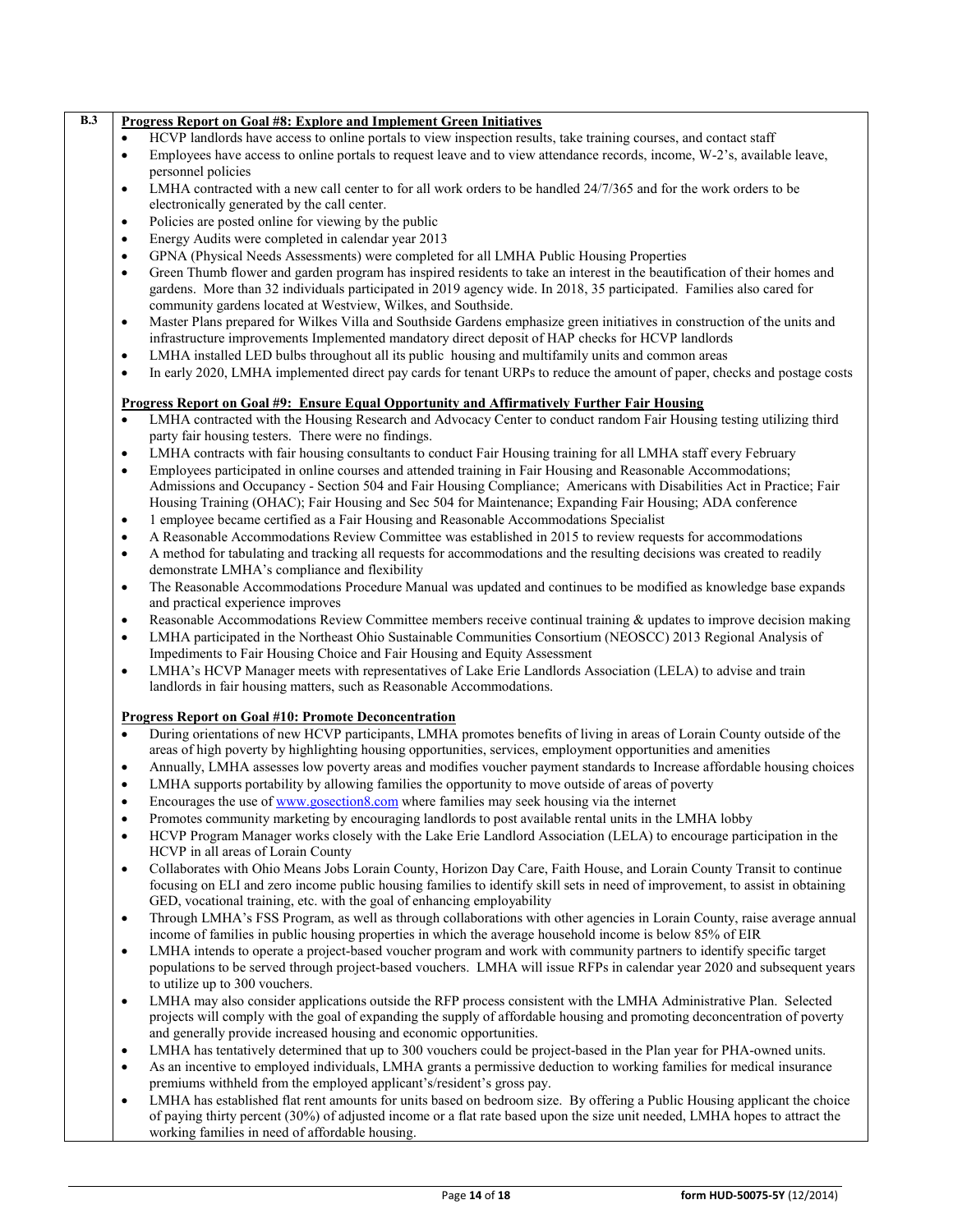| B.4        | Violence Against Women Act (VAWA) Goals. Provide a statement of the PHA's goals, activities objectives, policies, or programs that will<br>enable the PHA to serve the needs of child and adult victims of domestic violence, dating violence, sexual assault, or stalking.                                                                                   |                                                                                                                                                               |                                                                                             |  |  |
|------------|---------------------------------------------------------------------------------------------------------------------------------------------------------------------------------------------------------------------------------------------------------------------------------------------------------------------------------------------------------------|---------------------------------------------------------------------------------------------------------------------------------------------------------------|---------------------------------------------------------------------------------------------|--|--|
|            | LMHA has adopted an Emergency VAWA Transfer Plan. LMHA is a member of the Domestic Violence Awareness Task Force.                                                                                                                                                                                                                                             |                                                                                                                                                               |                                                                                             |  |  |
|            | LMHA collaborates with local community agencies providing services and programs related to domestic violence, dating violence, sexual assault,<br>or stalking to ensure that current information and all informational community programs are available to applicants, residents and staff. The<br>following local organizations offer assistance to victims: |                                                                                                                                                               |                                                                                             |  |  |
|            | El Centro de Servicios Sociales Inc.<br>2800 Pearl Avenue<br>Lorain, Ohio 44055<br>440.277.8235                                                                                                                                                                                                                                                               | Genesis House (Lorain County Safe Harbor)<br>PO Box 718<br>Lorain, OH 44052<br>24-hour Hotline: 440.244.1853; 440.323.3400                                    | Pathways Counseling & Growth Center<br>312 Third Street<br>Elyria, OH 44035<br>440.323.5707 |  |  |
|            | Lorain County Board of Mental Health<br>1173 North Ridge Road, East<br>Lorain, OH 44055<br>440.233.2020<br>24/7 Emergency/Crisis Hotline: 800.888.6161                                                                                                                                                                                                        | Nord Center<br>6140 South Broadway Avenue<br>Lorain, OH 44053<br>24/7 Emergency/Crisis Hotline: 800.888.6161<br>Sexual Assault Services Hotline: 440.204.4359 | Far West Center/Amherst<br>554 N. Leavitt Road<br>Amherst, OH 44001<br>440.988.4900         |  |  |
|            | Far West Center/Westlake<br>29133 Health Campus Drive<br>Westlake, OH 44145<br>440.835.6212                                                                                                                                                                                                                                                                   |                                                                                                                                                               |                                                                                             |  |  |
|            | Tenants who are or have been victims of domestic violence are encouraged to contact the National Domestic Violence Hotline at 1-800-799-7233,<br>or a local domestic violence shelter, for assistance in creating a safety plan. For persons with hearing impairments, that hotline can be accessed by<br>calling 1-800-787-3224 (TTY).                       |                                                                                                                                                               |                                                                                             |  |  |
|            | Tenants who have been victims of sexual assault may call the Rape, Abuse & Incest National Network's National Sexual Assault Hotline at 800-<br>656-HOPE, or visit the online hotline at https://ohl.rainn.org/online/.                                                                                                                                       |                                                                                                                                                               |                                                                                             |  |  |
|            | Tenants who are or have been victims of stalking seeking help may visit the National Center for Victims of Crime's Stalking Resource Center at<br>https://www.victimsofcrime.org/our-programs/stalking-resource-center.                                                                                                                                       |                                                                                                                                                               |                                                                                             |  |  |
| B.5        | Significant Amendment or Modification. Provide a statement on the criteria used for determining a significant amendment or modification to the<br>5-Year Plan.                                                                                                                                                                                                |                                                                                                                                                               |                                                                                             |  |  |
|            | Lorain Metropolitan Housing Authority's definition of "significant amendment/modification" to its PHA 5-Year Plan is a change<br>in policy that significantly and materially alters LMHA's stated mission, goals, objectives, and activities as stated in the 5-Year<br>Plan, unless they are adopted to reflect changes in HUD regulations or requirements.  |                                                                                                                                                               |                                                                                             |  |  |
| <b>B.6</b> | <b>Resident Advisory Board (RAB) Comments.</b><br>(a) Did the RAB(s) provide comments to the 5-Year PHA Plan?<br>$\overline{Y}$ N<br>$\boxtimes$ $\Box$                                                                                                                                                                                                       |                                                                                                                                                               |                                                                                             |  |  |
|            | (b) If yes, comments must be submitted by the PHA as an attachment to the 5-Year PHA Plan. PHAs must also include a narrative describing their<br>analysis of the RAB recommendations and the decisions made on these recommendations.                                                                                                                        |                                                                                                                                                               |                                                                                             |  |  |
| B.7        | <b>Certification by State or Local Officials.</b><br>Form HUD 50077-SL, Certification by State or Local Officials of PHA Plans Consistency with the Consolidated Plan, must be submitted by the<br>PHA as an electronic attachment to the PHA Plan.                                                                                                           |                                                                                                                                                               |                                                                                             |  |  |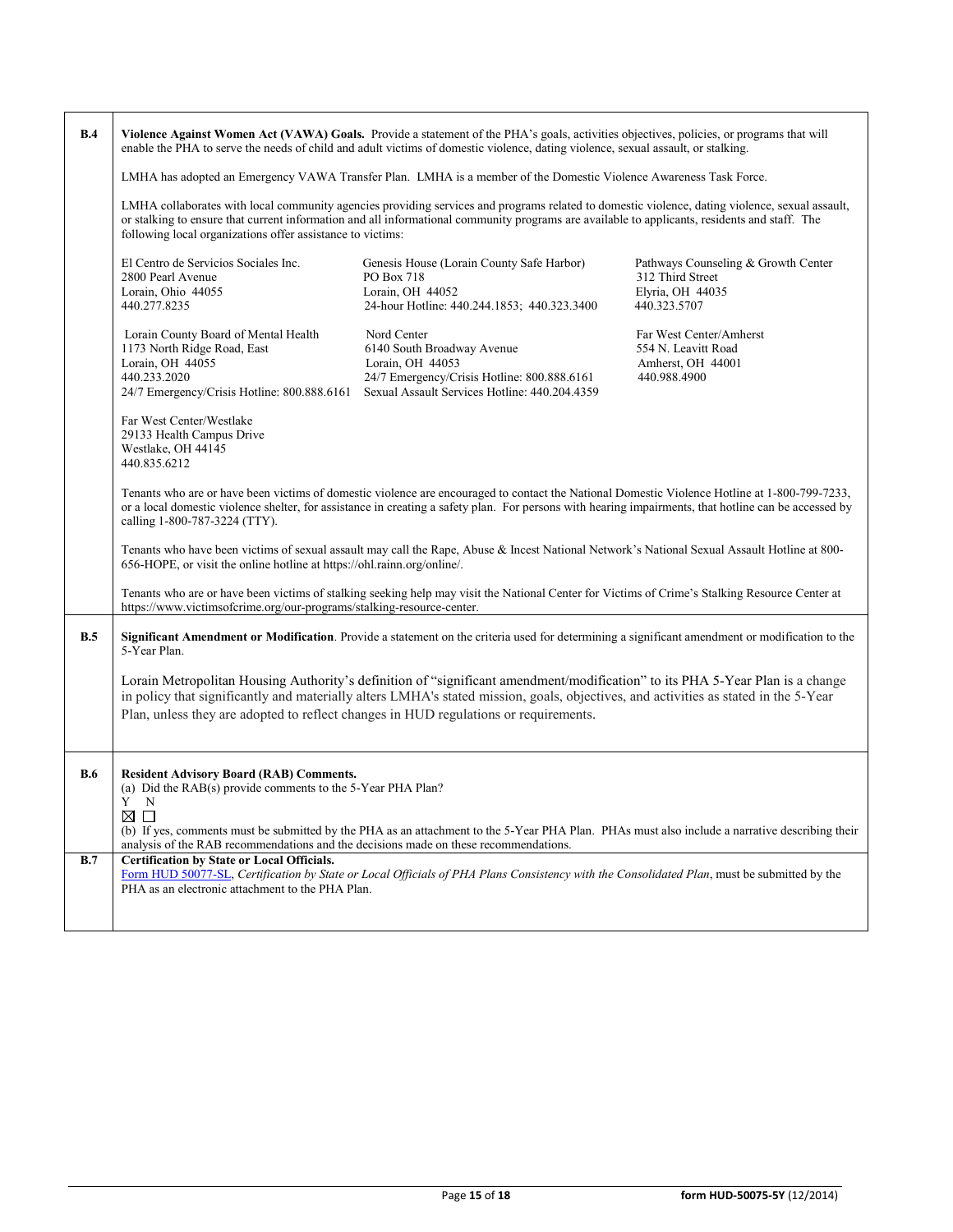### **A. PHA Information** [24 CFR §903.23\(4\)\(e\)](http://ecfr.gpoaccess.gov/cgi/t/text/text-idx?c=ecfr&sid=13734845220744370804c20da2294a03&rgn=div5&view=text&node=24:4.0.3.1.3&idno=24#24:4.0.3.1.3.2.5.14)

**A.1** Include the full **PHA Name**, **PHA Code**, , **PHA Fiscal Year Beginning** (MM/YYYY), **PHA Plan Submission Type**, and the **Availability of Information**, specific location(s) of all information relevant to the hearing and proposed PHA Plan.

**PHA Consortia**: Check box if submitting a Joint PHA Plan and complete the table.

#### **B. 5-Year Plan.**

- **B.1 Mission.** State the PHA's mission for serving the needs of low- income, very low- income, and extremely low- income families in the PHA's jurisdiction for the next five years.  $(24 \text{ CFR } \frac{8903.6(a)(1)}{24 \text{ CFR } \frac{1}{2}})$
- **B.2 Goals and Objectives**. Identify the PHA's quantifiable goals and objectives that will enable the PHA to serve the needs of low-income, very low- income, and extremely low- income families for the next five years. [\(24 CFR §903.6\(b\)\(1\)\)](http://ecfr.gpoaccess.gov/cgi/t/text/text-idx?c=ecfr&sid=13734845220744370804c20da2294a03&rgn=div5&view=text&node=24:4.0.3.1.3&idno=24#24:4.0.3.1.3.2.5.4) For Qualified PHAs only, if at any time a PHA proposes to take units offline for modernization, then that action requires a significant amendment to the PHA's 5-Year Plan.
- **B.3 Progress Report**. Include a report on the progress the PHA has made in meeting the goals and objectives described in the previous 5- Year Plan. [\(24 CFR §903.6\(b\)\(2\)\)](http://ecfr.gpoaccess.gov/cgi/t/text/text-idx?c=ecfr&sid=13734845220744370804c20da2294a03&rgn=div5&view=text&node=24:4.0.3.1.3&idno=24#24:4.0.3.1.3.2.5.4)
- **B.4 Violence Against Women Act (VAWA) Goals.** Provide a statement of the PHA's goals, activities objectives, policies, or programs that will enable the PHA to serve the needs of child and adult victims of domestic violence, dating violence, sexual assault, or stalking. [\(24 CFR §903.6\(a\)\(3\)\)](http://ecfr.gpoaccess.gov/cgi/t/text/text-idx?c=ecfr&sid=13734845220744370804c20da2294a03&rgn=div5&view=text&node=24:4.0.3.1.3&idno=24#24:4.0.3.1.3.2.5.4)
- **B.5 Significant Amendment or Modification**. Provide a statement on the criteria used for determining a significant amendment or modification to the 5-Year Plan.

#### **B.6 Resident Advisory Board (RAB) comments**.

- (a) Did the public or RAB provide comments?
- (b) If yes, submit comments as an attachment to the Plan and describe the analysis of the comments and the PHA's decision made on these recommendations. (24 CFR §903.17(a), [24 CFR §903.19\)](http://ecfr.gpoaccess.gov/cgi/t/text/text-idx?c=ecfr&sid=f41eb312b1425d2a95a2478fde61e11f&rgn=div5&view=text&node=24:4.0.3.1.3&idno=24#24:4.0.3.1.3.2.5.12)

This information collection is authorized by Section 511 of the Quality Housing and Work Responsibility Act, which added a new section 5A to the U.S. Housing Act of 1937, as amended, which introduced the 5-Year PHA Plan. The 5-Year PHA Plan provides the PHA's mission, goals and objectives for serving the needs of low- income, very low- income, and extremely low income families and the progress made in meeting the goals and objectives described in the previous 5-Year Plan.

Public reporting burden for this information collection is estimated to average .76 hours per response, including the time for reviewing instructions, searching existing data sources, gathering and maintaining the data needed, and completing and reviewing the collection of information. HUD may not collect this information, and respondents are not required to<br>complete this form, unless it displays a curr

**Privacy Act Notice.** The United States Department of Housing and Urban Development is authorized to solicit the information requested in this form by virtue of Title 12, U.S. Code,<br>Section 1701 et seq., and regulations pr retain a benefit. The information requested does not lend itself to confidentiality.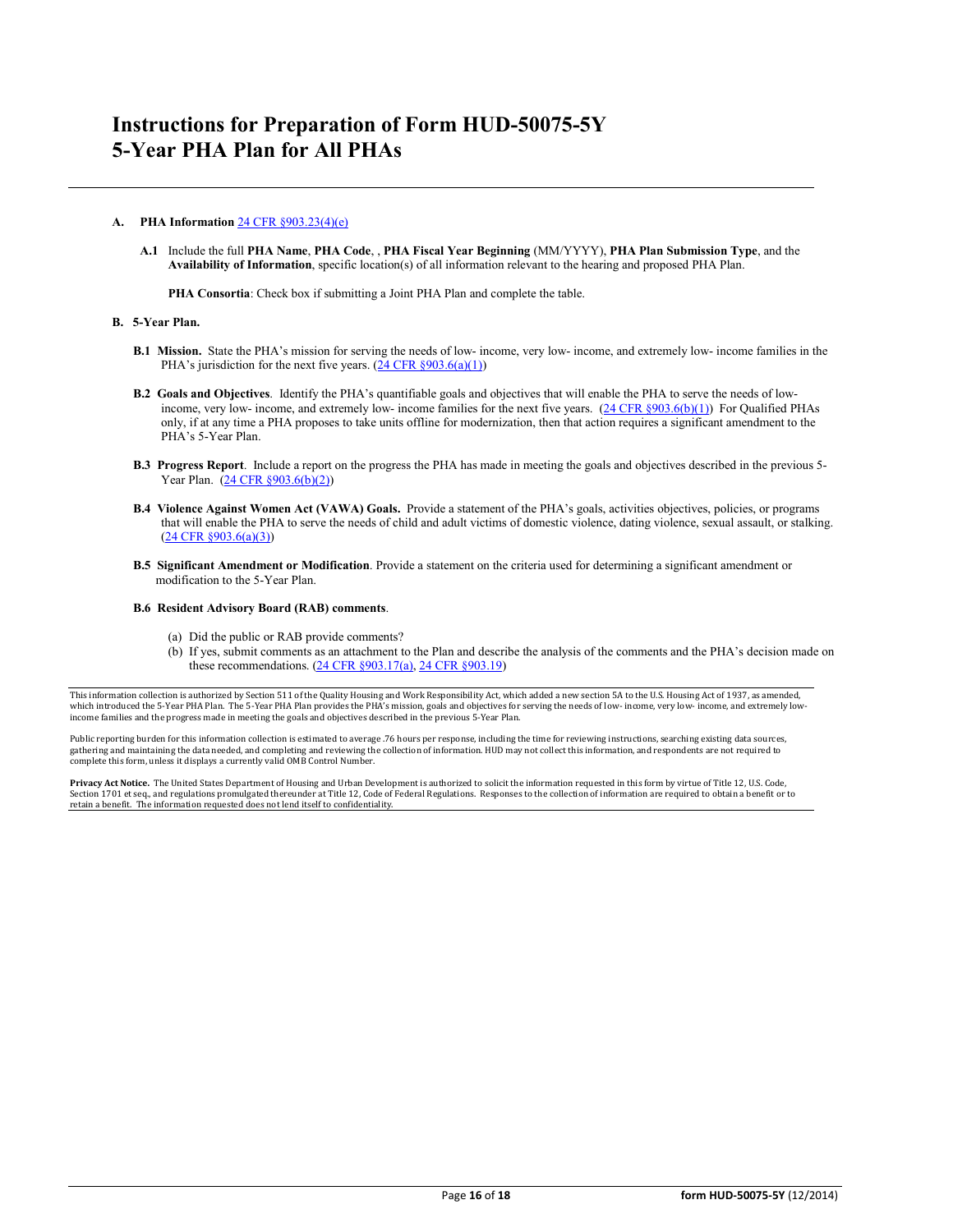### **RESIDENT ADVISORY BOARD (RAB) COMMENTS ON THE LORAIN METROPOLITAN HOUSING AUTHORITY 2020 (FY21) ANNUAL PLAN, 5-YEAR PLAN, and 5-YEAR ACTION PLAN January 21, 2020**

The Lorain Metropolitan Housing Authority (LMHA) met with the Resident Advisory Board (RAB) on January 21, 2020 to discuss the proposed changes to the 2020 Annual Plan, Five-Year Plan, and Capital Fund Program Five-Year Action Plan. Sixteen (16) RAB members representing Public Housing, Housing Choice Voucher Program, and Section 8 New Construction (multifamily housing) participated in the meeting. LMHA was represented by nine (9) employees.

**……………………………………………………………………………………………………………………………………….**

LMHA sent drafts of the Annual Plan to the RAB members on January 6, 2020 so they had an opportunity to review them prior to the meeting and share them with their Tenant Councils and residents of the properties. LMHA discussed with the RAB each of the documents and encouraged meeting participants to ask questions or make comments at any time throughout the discussion. The summary of questions and comments and LMHA's response and actions follow.

### **REVIEW OF ANNUAL PLAN PAGES 1-15 and 27-50**

### **Pages 9 and 35: Deconcentration and Other Policies**

RAB Q: Deconcentration has been discussed a lot by LMHA today in public housing, Project Based Vouchers, and the HCV Program, so it must be very important to you. Are you very successful? What areas are promoted? LMHA A: Yes, it is very important to LMHA and our Board of Commissioners. Since none LMHA's public housing properties have an average income greater than 115% of the average household income for all our public housing, and because nearly 90% of the public housing families are ELI, it is not possible to encourage lower income families to move into higher income properties. In the HCV Program, the participant has the *choice* of where they want to live. LMHA provides information to new participants and movers regarding other locations in Lorain County that have a lower concentration of voucher holders. And for the PBV program, LMHA strives to have project based voucher properties located in census tracts of no more than 20% poverty rate.

### **Page 31: Safety and Crime Prevention**

**RAB Q:** There is a typo in the middle of the page. The Auxiliary Police work from 8:00 p.m. to 4:00 a.m., not 10:00 p.m. LMHA A: Thank you! Change noted and corrected!

#### **Page 38: Site Acquisition Proposal for Lakeview Plaza**

**RAB Q:** The address for the parcel you have listed is not 701 Sixth Street, but 701 Sixth Court. **LMHA A:** Thank you! Change noted and corrected!

### **REVIEW OF CHANGES TO ACOP, PAGES 16-20 IN ANNUAL PLAN**

There were no questions or comments on the proposed changes to the ACOP.

### **REVIEW OF CHANGES TO HCVP ADMINISTRATIVE PLAN, PAGES 21-26 IN ANNUAL PLAN**

**RAB Q:** You have talked a lot about Project Based Vouchers. Does it affect the total number of tenant based vouchers? How many do you plan to issue?

**LMHA A**: LMHA is permitted to allocate up to 20% (or just over 600) of our tenant based vouchers for project based. The majority of them are included in the total count of vouchers, so the number of tenant based vouchers would decrease. Some special types of projects do not impact the tenant-based voucher count. LMHA has stated we will consider up to 300 vouchers for project based programs, and up to 300 for PHA-owned units.

## **REVIEW OF CHANGES TO 2020 FIVE-YEAR PLAN**

### **Page 13: Progress on the goal of enhancing safety**

**RAB Q:** You've got the same typo in the middle of the page. The Auxiliary Police work from 8:00 p.m. to 4:00 a.m., not 10:00 p.m.

**LMHA A:** Thank you! Change noted and corrected!